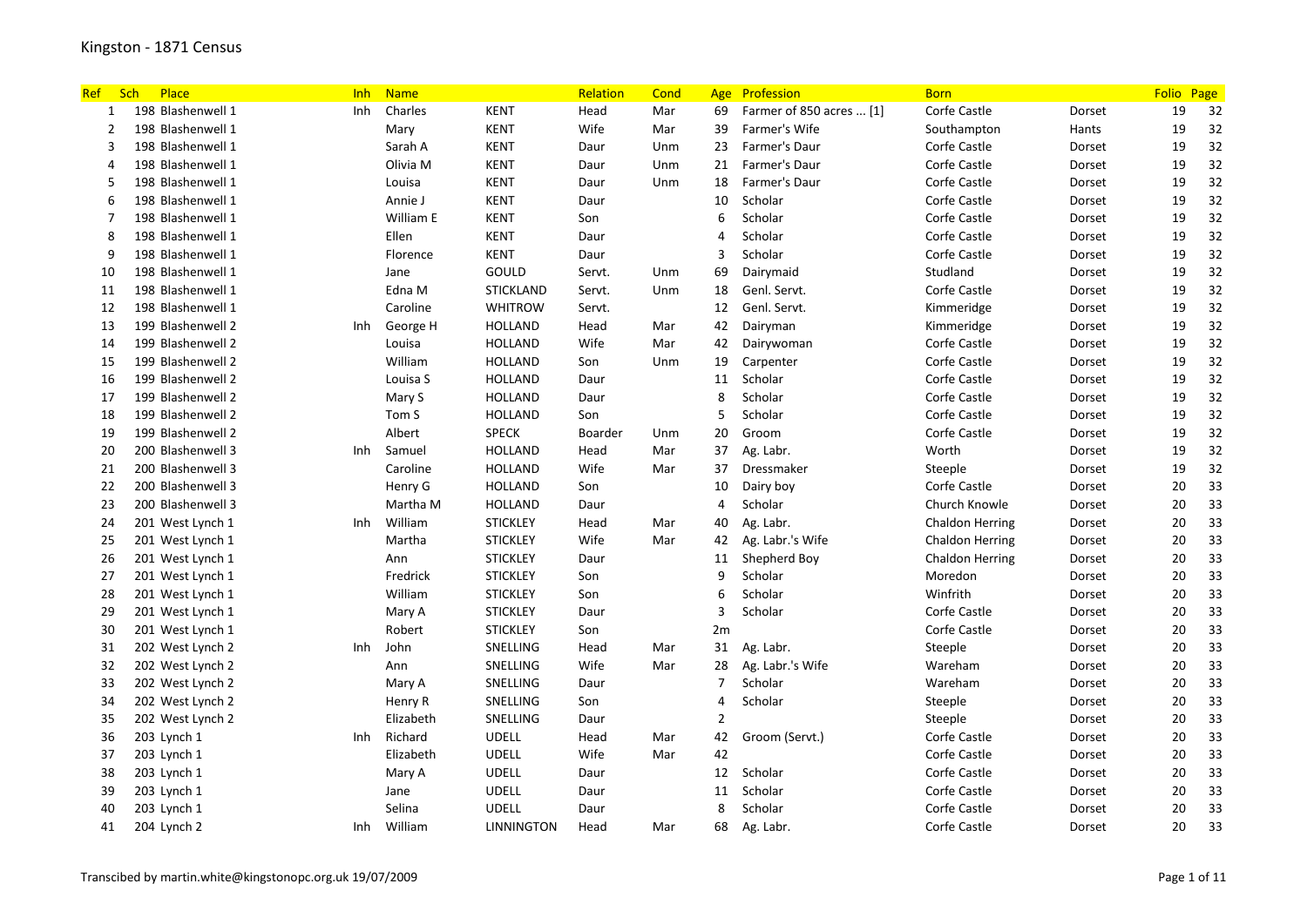| <b>Ref</b> | Sch | Place                    | Inh  | <b>Name</b> |                   | Relation | Cond  | Age            | Profession               | <b>Born</b>            |          | <b>Folio</b> | Page |
|------------|-----|--------------------------|------|-------------|-------------------|----------|-------|----------------|--------------------------|------------------------|----------|--------------|------|
| 42         |     | 204 Lynch 2              |      | Ann         | LINNINGTON        | Wife     | Mar   | 36             |                          | Studland               | Dorset   | 20           | 33   |
| 43         |     | 204 Lynch 2              |      | William G   | <b>LINNINGTON</b> | Son      |       | 2m             |                          | Corfe Castle           | Dorset   | 20           | 33   |
| 44         |     | 205 Lynch 3              | Inh  | Charles     | <b>LINNINGTON</b> | Head     | Mar   | 59             | Ag. Labr.                | Corfe Castle           | Dorset   | 20           | 33   |
| 45         |     | 205 Lynch 3              |      | Mary        | <b>LINNINGTON</b> | Wife     | Mar   | 54             | Ag. Labr.'s Wife         | Corfe Castle           | Dorset   | 20           | 33   |
| 46         |     | 205 Lynch 3              |      | John C      | LINNINGTON        | Son      |       | 29             | Ag. Labr.                | Corfe Castle           | Dorset   | 20           | 33   |
| 47         |     | 205 Lynch 3              |      | Edward G    | LINNINGTON        | Son      |       | 15             | Ag. Labr.                | Corfe Castle           | Dorset   | 20           | 34   |
| 48         |     | 205 Lynch 3              |      | Samuel      | <b>DODGE</b>      | Boarder  | Unm   | 27             | Ag. Labr.                | East Howe              | Somerset | 20           | 34   |
| 49         |     | 206 Lynch Farm 4         | Inh. | James       | <b>KENT</b>       | Head     | Widr  | 71             | Farmer of 500 acres  [2] | Corfe Castle           | Dorset   | 20           | 34   |
| 50         |     | 206 Lynch Farm 4         |      | Hester      | <b>KENT</b>       | Daur     | Unm   | 31             | Farmer's Daur            | Corfe Castle           | Dorset   | 20           | 34   |
| 51         |     | 206 Lynch Farm 4         |      | Jane        | <b>KENT</b>       | Daur     | Unm   | 30             | Farmer's Daur            | Corfe Castle           | Dorset   | 20           | 34   |
| 52         |     | 206 Lynch Farm 4         |      | George      | <b>KENT</b>       | Son      | Unm   | 27             | Farmer's Son             | Corfe Castle           | Dorset   | 20           | 34   |
| 53         |     | 206 Lynch Farm 4         |      | Sarah       | <b>KENT</b>       | Sister   | Unm   | 58             |                          | Corfe Castle           | Dorset   | 20           | 34   |
| 54         |     | 206 Lynch Farm 4         |      | Sarah       | <b>TRENT</b>      | Servt.   | Widow | 80             | Nurse                    | Church Knowle          | Dorset   | 20           | 34   |
| 55         |     | 206 Lynch Farm 4         |      | Elizabeth   | <b>NORRIS</b>     | Servt.   | Unm   | 20             | Cook                     | Corfe Castle           | Dorset   | 20           | 34   |
| 56         |     | 206 Lynch Farm 4         |      | Harriet     | <b>BEVIS</b>      | Servt.   | Unm   | 16             | Housemaid                | Corfe Castle           | Dorset   | 20           | 34   |
| 57         |     | 207 Scoles 1             | Inh  | Aaron       | <b>SMITH</b>      | Head     | Mar   | 48             | Dairyman                 | Corfe Castle           | Dorset   | 20           | 34   |
| 58         |     | 207 Scoles 1             |      | Elizabeth   | <b>SMITH</b>      | Wife     | Mar   | 48             | Dairywoman               | Corfe Castle           | Dorset   | 20           | 34   |
| 59         |     | 207 Scoles 1             |      | William     | <b>SMITH</b>      | Son      | Unm   | 16             | Ag. Labr.                | Corfe Castle           | Dorset   | 20           | 34   |
| 60         |     | 207 Scoles 1             |      | George      | <b>SMITH</b>      | Son      |       | 13             | Scholar                  | Corfe Castle           | Dorset   | $20\,$       | 34   |
| 61         |     | 207 Scoles 1             |      | Sarah       | SMITH             | Daur     |       | 10             | Scholar                  | Corfe Castle           | Dorset   | 20           | 34   |
| 62         |     | 208 Lynch Brick Yd 1     | Inh  | Jane        | <b>DIFFEY</b>     | Head     | Widow | 42             | Tailoress                |                        | Ireland  | 20           | 34   |
| 63         |     | 208 Lynch Brick Yd 1     |      | John        | <b>DIFFEY</b>     | Son      | Unm   | 18             | Ag. Labr.                | Corfe Castle           | Dorset   | 20           | 34   |
| 64         |     | 208 Lynch Brick Yd 1     |      | Robert      | <b>DIFFEY</b>     | Son      |       | 14             | Ag. Labr.                | Corfe Castle           | Dorset   | $20\,$       | 34   |
| 65         |     | 209 Lynch Brick Yd 2     | Inh  | John        | LUKER             | Head     | Mar   | 59             | Bricklayer               | Corfe Castle           | Dorset   | 20           | 34   |
| 66         |     | 209 Lynch Brick Yd 2     |      | Harriet     | <b>LUKER</b>      | Wife     | Mar   | 58             | Bricklayer's Wife        | Swanage                | Dorset   | 20           | 34   |
| 67         |     | 209 Lynch Brick Yd 2     |      | Sarah       | <b>LUKER</b>      | Daur     | Unm   | 32             |                          | Corfe Castle           | Dorset   | 20           | 34   |
| 68         |     | 209 Lynch Brick Yd 2     |      | John        | LUKER             | Son      | Unm   | 19             | Bricklayer               | Corfe Castle           | Dorset   | 20           | 34   |
| 69         |     | 210 Scoles Gate 1        | Inh  | John        | <b>HARRIS</b>     | Head     | Mar   | 46             | Farm Labr.               | Studland               | Dorset   | 20           | 34   |
| 70         |     | 210 Scoles Gate 1        |      | Susannah    | <b>HARRIS</b>     | Wife     | Mar   | 47             | Farm Labr.'s Wife        | Corfe Castle           | Dorset   | 20           | 34   |
| 71         |     | 210 Scoles Gate 1        |      | George      | <b>HARRIS</b>     | Son      | Unm   | 20             | Farm Labr.               | Swanage                | Dorset   | 20           | 34   |
| 72         |     | 210 Scoles Gate 1        |      | Elizabeth J | <b>HARRIS</b>     | Daur     | Unm   | 18             | Farm Labr.'s Daughter    | Swanage                | Dorset   | 21           | 35   |
| 73         |     | 210 Scoles Gate 1        |      | Joseph J    | <b>HARRIS</b>     | Son      |       | 9              | Scholar                  | Swanage                | Dorset   | 21           | 35   |
| 74         |     | 210 Scoles Gate 1        |      | Mary A      | <b>HARRIS</b>     | Daur     |       | $\overline{7}$ | Scholar                  | Swanage                | Dorset   | 21           | 35   |
| 75         |     | 210 Scoles Gate 1        |      | William     | <b>HARRIS</b>     | Son      |       | $\overline{4}$ | Scholar                  | Swanage                | Dorset   | 21           | 35   |
| 76         |     | 211 Afflington Farm 1    | Inh  | William F   | <b>KENT</b>       | Head     | Mar   | 34             | Farmer                   | Corfe Castle           | Dorset   | 21           | 35   |
| 77         |     | 211 Afflington Farm 1    |      | Alice T     | <b>KENT</b>       | Wife     | Mar   | 25             |                          | <b>Alton Pancras</b>   | Dorset   | 21           | 35   |
| 78         |     | 211 Afflington Farm 1    |      | Ida C       | <b>KENT</b>       | Daur     |       | 3              |                          | Corfe Castle           | Dorset   | 21           | 35   |
| 79         |     | 211 Afflington Farm 1    |      | Edith M     | <b>KENT</b>       | Daur     |       | $\mathbf{1}$   |                          | Corfe Castle           | Dorset   | 21           | 35   |
| 80         |     | 211 Afflington Farm 1    |      | Hannah      | <b>GOODCHILD</b>  | Servt.   | Unm   | 22             | Cook                     | Corfe Castle           | Dorset   | 21           | 35   |
| 81         |     | 211 Afflington Farm 1    |      | Charlotte   | <b>UDELL</b>      | Servt.   | Unm   | 18             | Housemaid                | Corfe Castle           | Dorset   | 21           | 35   |
| 82         |     | 212 Afflington Cottage 2 | Inh  | Thomas      | <b>MULLETT</b>    | Head     | Mar   | 55             | Ag. Labr.                | <b>Buckland Newton</b> | Dorset   | 21           | 35   |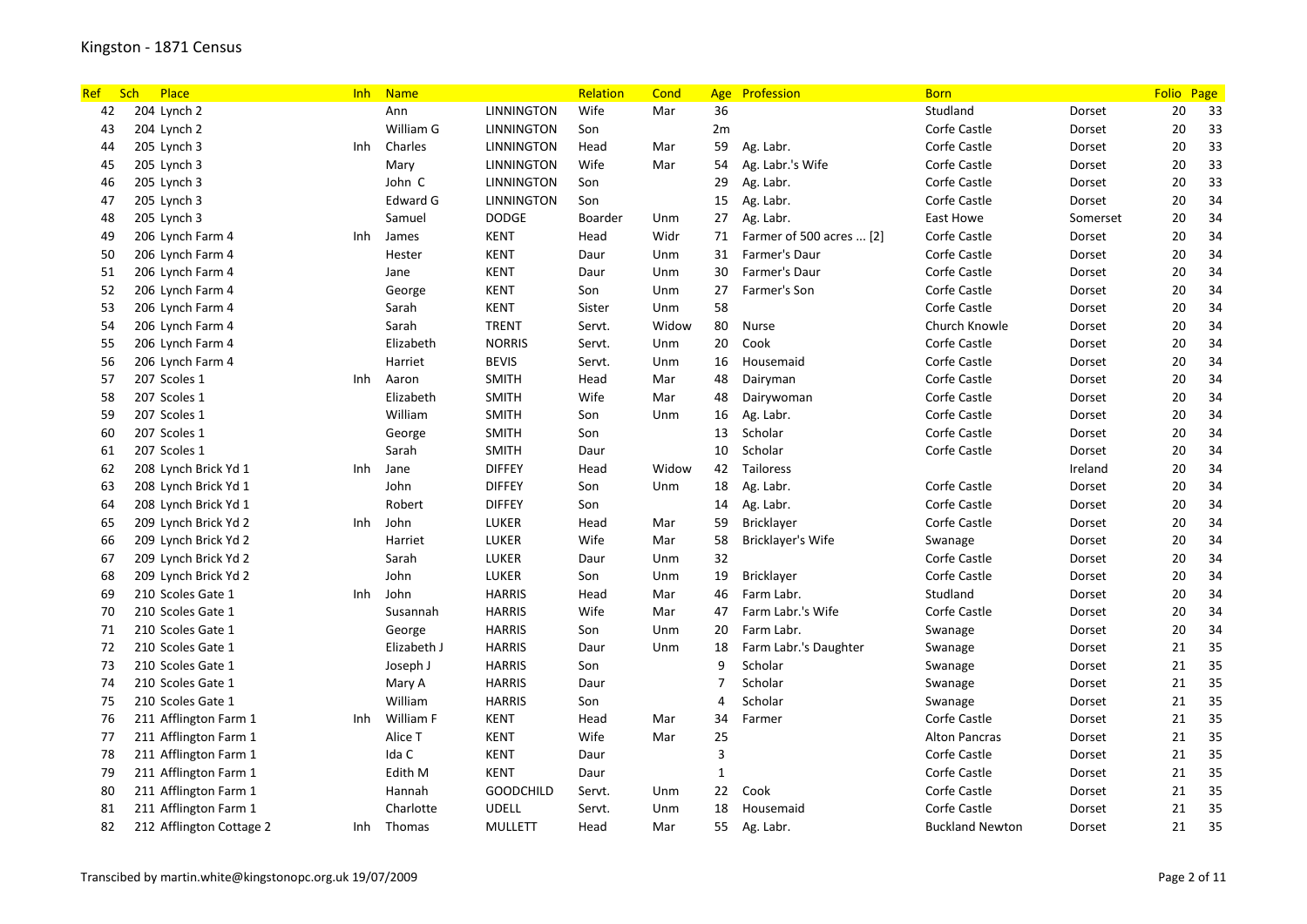| <b>Ref</b> | Sch | Place                            | Inh  | <b>Name</b>   |                 | Relation          | Cond  |                | Age Profession                  | <b>Born</b>              |         | <b>Folio</b> | Page |
|------------|-----|----------------------------------|------|---------------|-----------------|-------------------|-------|----------------|---------------------------------|--------------------------|---------|--------------|------|
| 83         |     | 212 Afflington Cottage 2         |      | Harriet       | <b>MULLETT</b>  | Wife              | Mar   | 55             | Ag. Labr.'s Wife                | Stalbridge               | Dorset  | 21           | 35   |
| 84         |     | 212 Afflington Cottage 2         |      | James         | <b>MULLETT</b>  | Son               | Unm   | 23             | Ag. Labr.                       | <b>Buckland Newton</b>   | Dorset  | 21           | 35   |
| 85         |     | 212 Afflington Cottage 2         |      | John          | <b>MULLETT</b>  | Son               | Unm   | 20             | Soldier                         | <b>Buckland Newton</b>   | Dorset  | 21           | 35   |
| 86         |     | 212 Afflington Cottage 2         |      | Samuel        | <b>MULLETT</b>  | Son               | Unm   | 16             | Ag. Labr.                       | <b>Buckland Newton</b>   | Dorset  | 21           | 35   |
| 87         |     | 212 Afflington Cottage 2         |      | Henry         | <b>MULLETT</b>  | Son               |       | 12             | Ag. Labr.                       | Worth                    | Dorset  | 21           | 35   |
| 88         |     | 212 Afflington Cottage 2         |      | Eli           | <b>MULLETT</b>  | Son               |       | 8              | Scholar                         | Worth                    | Dorset  | 21           | 35   |
| 89         |     | 213 Afflington Cottage 3         | Inh  | George        | <b>STOCKLEY</b> | Head              |       | 47             | Ag. Labr.                       | Corfe Castle             | Dorset  | 21           | 35   |
| 90         |     | 213 Afflington Cottage 3         |      | <b>Betsey</b> | <b>STOCKLEY</b> | Wife              |       | 50             |                                 | Corfe Castle             | Dorset  | 21           | 35   |
| 91         |     | 213 Afflington Cottage 3         |      | Emanuel       | <b>STOCKLEY</b> | Son               |       | 16             | Ag. Labr.                       | Corfe Castle             | Dorset  | 21           | 35   |
| 92         |     | 213 Afflington Cottage 3         |      | Susan         | <b>STOCKLEY</b> | Daur              |       | 14             | Farm Servt.                     | Corfe Castle             | Dorset  | 21           | 35   |
| 93         |     | 213 Afflington Cottage 3         |      | William       | <b>STOCKLEY</b> | Son               |       | 11             | Scholar                         | Corfe Castle             | Dorset  | 21           | 35   |
| 94         |     | 213 Afflington Cottage 3         |      | Henrietta     | <b>STOCKLEY</b> | Daur              |       | 8              | Scholar                         | Corfe Castle             | Dorset  | 21           | 35   |
| 95         |     |                                  | Un   |               |                 |                   |       |                |                                 |                          |         |              |      |
| 96         |     | 214 Woodyhide 1                  | Inh  | Thomas        | <b>NINEHAM</b>  | Head              | Mar   | 30             | Farm Labr.                      | Corfe Castle             | Dorset  | 21           | 36   |
| 97         |     | 214 Woodyhide 1                  |      | Mary A        | <b>NINEHAM</b>  | Wife              | Mar   | 25             | Farm Servt.                     | <b>Buckland Newton</b>   | Dorset  | 21           | 36   |
| 98         |     | 214 Woodyhide 1                  |      | Elizabeth J   | <b>NINEHAM</b>  | Daur              |       | 9m             |                                 | <b>Buckland Newton</b>   | Dorset  | 21           | 36   |
| 99         |     | 214 Woodyhide 1                  |      | Ann           | <b>NINEHAM</b>  | Mother            | Widow | 66             |                                 | Worth                    | Dorset  | 21           | 36   |
| 100        |     | 215 Woodyhide 2                  | Inh. | John          | <b>DAMER</b>    | Head              | Mar   | 46             | Shepherd                        | Corfe Castle             | Dorset  | 21           | 36   |
| 101        |     | 215 Woodyhide 2                  |      | Mary          | <b>DAMER</b>    | Wife              | Mar   | 46             | Shepherd's Wife                 | Corfe Castle             | Dorset  | 21           | 36   |
| 102        |     | 215 Woodyhide 2                  |      | George        | <b>DAMER</b>    | Son               |       | 14             | Scholar                         | Corfe Castle             | Dorset  | 21           | 36   |
| 103        |     | 215 Woodyhide 2                  |      | Frances       | <b>DAMER</b>    | Daur              |       | 5              | Scholar                         | Corfe Castle             | Dorset  | 21           | 36   |
| 104        |     | 216 Balstons Lodge               | Inh. | William       | <b>NINEHAM</b>  | Head              | Mar   | 35             | Ag. Labr.                       | Corfe Castle             | Dorset  | 21           | 36   |
| 105        |     | 216 Balstons Lodge               |      | Sarah         | <b>NINEHAM</b>  | Wife              | Mar   | 31             | Ag. Labr.'s Wife                | Corfe Castle             | Dorset  | 21           | 36   |
| 106        |     | 216 Balstons Lodge               |      | Eliza         | <b>NINEHAM</b>  | Daur              |       | 12             | Scholar                         | Corfe Castle             | Dorset  | 21           | 36   |
| 107        |     | 216 Balstons Lodge               |      | Sarah A       | <b>NINEHAM</b>  | Daur              |       | 9              | Scholar                         | Corfe Castle             | Dorset  | 21           | 36   |
| 108        |     | 216 Balstons Lodge               |      | John          | <b>NINEHAM</b>  | Son               |       | $\overline{7}$ | Scholar                         | Corfe Castle             | Dorset  | 21           | 36   |
| 109        |     | 216 Balstons Lodge               |      | Rosanna       | GUY             | Sister-in-law Unm |       | 46             |                                 | Corfe Castle             | Dorset  | 21           | 36   |
| 110        |     | 217 Coast Guard Station Bottom 1 | Inh  | Josiah        | <b>BRADFORD</b> | Head              | Mar   | 35             | Ag. Labr.                       | <b>Langton Matravers</b> | Dorset  | 21           | 36   |
| 111        |     | 217 Coast Guard Station Bottom 1 |      | Ann           | <b>BRADFORD</b> | Wife              | Mar   | 43             | Ag. Labr.'s Wife                | <b>Worth Matravers</b>   | Dorset  | 21           | 36   |
| 112        |     | 217 Coast Guard Station Bottom 1 |      | William       | <b>BRADFORD</b> | Son               |       | 12             | Scholar                         | <b>Langton Matravers</b> | Dorset  | 21           | 36   |
| 113        |     | 217 Coast Guard Station Bottom 1 |      | Joseph T      | <b>BRADFORD</b> | Son               |       | 10             | Scholar                         | Swanage                  | Dorset  | 21           | 36   |
| 114        |     | 217 Coast Guard Station Bottom 1 |      | Charles       | <b>BRADFORD</b> | Son               |       | 8              | Scholar                         | Swanage                  | Dorset  | 21           | 36   |
| 115        |     | 217 Coast Guard Station Bottom 1 |      | George        | <b>BRADFORD</b> | Son               |       | 6              | Scholar                         | Church Knowle            | Dorset  | 21           | 36   |
| 116        |     | 218 Coast Guard Station Bottom 1 |      | William       | <b>WHITE</b>    | Lodger            |       | 57             | Farm Labourer - lost right hand | Church Knowle            | Dorset  | 21           | 36   |
| 117        |     | 219 Coast Guard Station Bottom 2 | Inh  | Patrick       | <b>FLEMING</b>  | Head              | Mar   | 51             | Chief Officer Coast Guard       |                          | Ireland | 21           | 36   |
| 118        |     | 219 Coast Guard Station Bottom 2 |      | Mary A        | <b>FLEMING</b>  | Wife              | Mar   | 48             |                                 |                          | Ireland | 21           | 36   |
| 119        |     | 219 Coast Guard Station Bottom 2 |      | Emma          | <b>FLEMING</b>  | Daur              |       | 12             |                                 | Sidmouth                 | Devon   | 21           | 36   |
| 120        |     | 219 Coast Guard Station Bottom 2 |      | Margaret      | <b>FLEMING</b>  | Daur              |       | 10             |                                 | <b>Chaldon Herring</b>   | Dorset  | 21           | 36   |
| 121        |     | 219 Coast Guard Station Bottom 2 |      | John          | <b>FLEMING</b>  | Son               |       | 8              | Scholar                         | West Lulworth            | Dorset  | 22           | 37   |
| 122        |     | 219 Coast Guard Station Bottom 2 |      | Jane          | <b>FLEMING</b>  | Daur              |       | 6              | Scholar                         | West Lulworth            | Dorset  | 22           | 37   |
| 123        |     | 219 Coast Guard Station Bottom 2 |      | Alice         | <b>FLEMING</b>  | Daur              |       | 3              |                                 | West Lulworth            | Dorset  | 22           | 37   |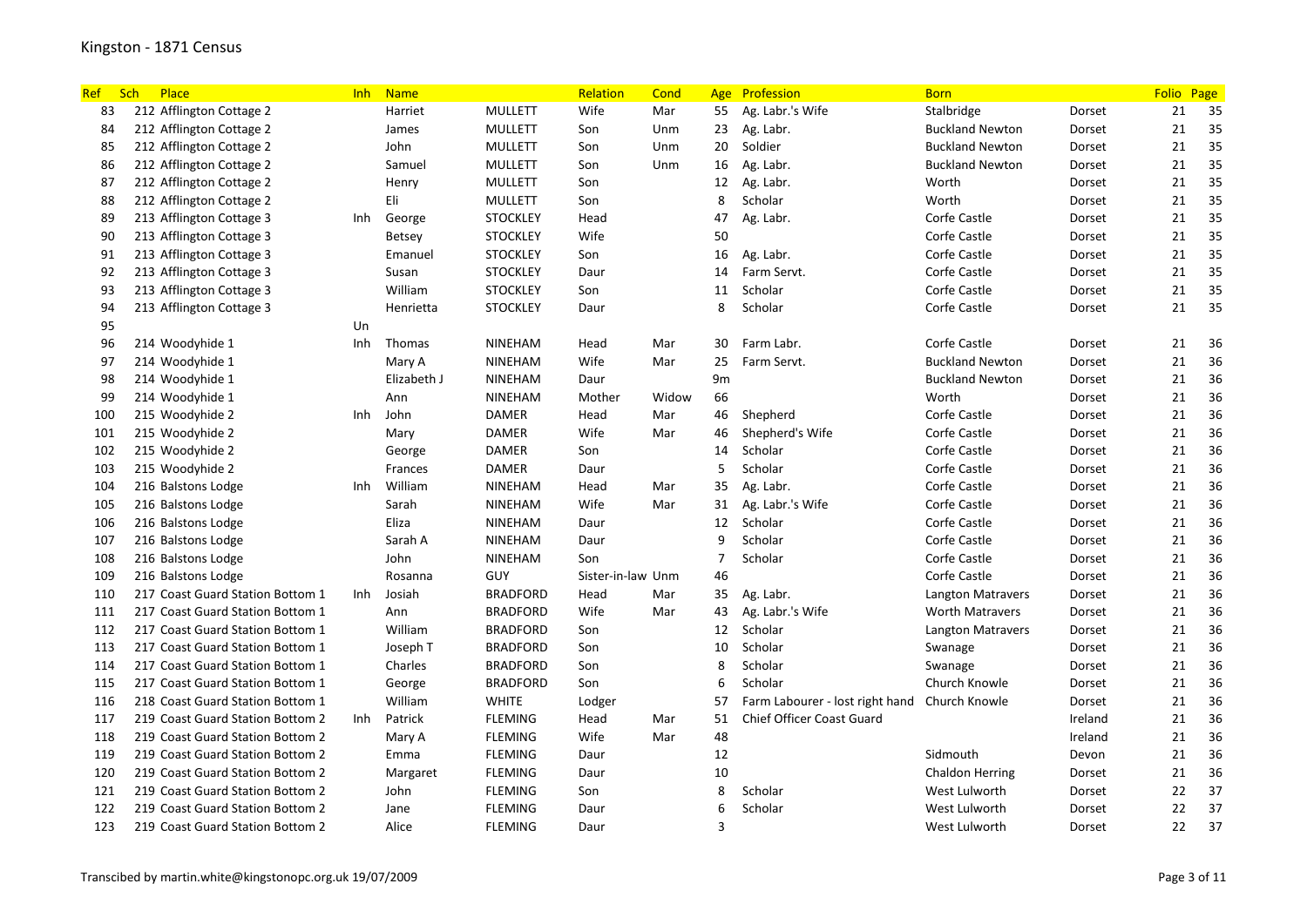| Ref | Sch<br>Place                     | <b>Inh</b> | <b>Name</b> |                  | Relation | Cond |                 | Age Profession            | <b>Born</b>              |              | <b>Folio</b> | Page |
|-----|----------------------------------|------------|-------------|------------------|----------|------|-----------------|---------------------------|--------------------------|--------------|--------------|------|
| 124 | 219 Coast Guard Station Bottom 2 |            | Ada         | <b>FLEMING</b>   | Daur     |      | 10 <sub>m</sub> |                           | Corfe Castle             | Dorset       | 22           | 37   |
| 125 | 220 Coast Guard Station Bottom 3 | Inh        | William     | <b>NINEHAM</b>   | Head     | Mar  | 54              | Ag. Labr.                 | <b>Worth Matravers</b>   | Dorset       | 22           | 37   |
| 126 | 220 Coast Guard Station Bottom 3 |            | Elizabeth   | <b>NINEHAM</b>   | Wife     | Mar  | 52              | Ag. Labr.'s Wife          | Dover                    | Kent         | 22           | 37   |
| 127 | 220 Coast Guard Station Bottom 3 |            | Susan       | <b>NINEHAM</b>   | Daur     | Unm  | 20              | Genl. Servant             | Worth Matravers          | Dorset       | 22           | 37   |
| 128 | 220 Coast Guard Station Bottom 3 |            | William     | <b>NINEHAM</b>   | Son      |      | 15              | Ag. Labr.                 | <b>Worth Matravers</b>   | Dorset       | 22           | 37   |
| 129 | 220 Coast Guard Station Bottom 3 |            | Alice M     | <b>NINEHAM</b>   | Daur     |      | 13              | Scholar                   | <b>Worth Matravers</b>   | Dorset       | 22           | 37   |
| 130 | 220 Coast Guard Station Bottom 3 |            | Robert E    | <b>NINEHAM</b>   | Son      |      | 9               | Scholar                   | <b>Worth Matravers</b>   | Dorset       | 22           | 37   |
| 131 | 221 Coast Guard Station Bottom 4 | Inh        | William     | <b>CHARLES</b>   | Head     | Mar  | 34              | Coast Guard               | Isle of Wight            | Hants        | 22           | 37   |
| 132 | 221 Coast Guard Station Bottom 4 |            | Fanny       | <b>CHARLES</b>   | Wife     | Mar  | 30              | <b>Coast Guard's Wife</b> | Tyneham                  | Dorset       | 22           | 37   |
| 133 | 221 Coast Guard Station Bottom 4 |            | Alice F     | <b>CHARLES</b>   | Daur     |      | 6               | Scholar                   | Tyneham                  | Dorset       | 22           | 37   |
| 134 | 221 Coast Guard Station Bottom 4 |            | William H   | <b>CHARLES</b>   | Son      |      | 5               | Scholar                   | Studland                 | Dorset       | 22           | 37   |
| 135 | 221 Coast Guard Station Bottom 4 |            | Ada J       | <b>CHARLES</b>   | Daur     |      | $\overline{3}$  |                           | Studland                 | Dorset       | 22           | 37   |
| 136 | 221 Coast Guard Station Bottom 4 |            | Emma        | <b>CHARLES</b>   | Daur     |      | $\mathbf{1}$    |                           | <b>Worth Matravers</b>   | Dorset       | 22           | 37   |
| 137 | 222 Coast Guard Station Bottom 5 | Inh        | William R   | <b>BURROUGHS</b> | Head     | Widr | 35              | Coast Guard               | E. Burton                | Norfolk      | 22           | 37   |
| 138 | 223 Coast Guard Station Bottom 6 | Inh        | Edward      | <b>JAMES</b>     | Head     | Mar  | 49              | Coast Guard               | Devonport                | Devon        | 22           | 37   |
| 139 | 223 Coast Guard Station Bottom 6 |            | Emma        | <b>JAMES</b>     | Wife     | Mar  | 42              |                           | Stonehouse               | Devon        | 22           | 37   |
| 140 | 223 Coast Guard Station Bottom 6 |            | Elizabeth   | <b>JAMES</b>     | Daur     | Unm  | 16              |                           | Portsmouth               | Hants        | 22           | 37   |
| 141 | 223 Coast Guard Station Bottom 6 |            | Frederick   | <b>JAMES</b>     | Son      |      | 13              | Scholar                   | <b>Worth Matravers</b>   | Dorset       | 22           | 37   |
| 142 | 223 Coast Guard Station Bottom 6 |            | Emma        | <b>JAMES</b>     | Daur     |      | 11              | Scholar                   | <b>Worth Matravers</b>   | Dorset       | 22           | 37   |
| 143 | 223 Coast Guard Station Bottom 6 |            | Susan       | <b>JAMES</b>     | Daur     |      | 8               | Scholar                   | <b>Worth Matravers</b>   | Dorset       | 22           | 37   |
| 144 | 223 Coast Guard Station Bottom 6 |            | John        | <b>JAMES</b>     | Son      |      | 6               | Scholar                   | <b>Worth Matravers</b>   | Dorset       | 22           | 37   |
| 145 | 223 Coast Guard Station Bottom 6 |            | Amelia      | <b>JAMES</b>     | Daur     |      | 3               |                           | <b>Worth Matravers</b>   | Dorset       | 22           | 37   |
| 146 | 223 Coast Guard Station Bottom 6 |            | George      | <b>JAMES</b>     | Son      |      | $\mathbf{1}$    |                           | <b>Worth Matravers</b>   | Dorset       | 22           | 38   |
| 147 | 224 Coast Guard Station Bottom 7 | Inh        | Joseph      | <b>HARRIS</b>    | Head     | Mar  | 42              | Coast Guard               | Studland                 | Dorset       | 22           | 38   |
| 148 | 224 Coast Guard Station Bottom 7 |            | Elizabeth   | <b>HARRIS</b>    | Wife     | Mar  | 27              |                           | Swanage                  | Dorset       | 22           | 38   |
| 149 | 225 West Hill 1                  |            | Henry       | <b>STICKLAND</b> | Head     | Mar  | 47              | Shepherd                  | Corfe Castle             | Dorset       | 22           | 38   |
| 150 | 225 West Hill 1                  |            | Jane        | <b>STICKLAND</b> | Wife     | Mar  | 47              |                           | Corfe Castle             | Dorset       | 22           | 38   |
| 151 | 225 West Hill 1                  |            | John        | <b>STICKLAND</b> | Son      | Unm  | 16              | Shepherd Boy              | Corfe Castle             | Dorset       | 22           | 38   |
| 152 | 225 West Hill 1                  |            | James H     | <b>STICKLAND</b> | Son      |      | 12              | Carter Boy                | Corfe Castle             | Dorset       | 22           | 38   |
| 153 | 225 West Hill 1                  |            | William H   | <b>STICKLAND</b> | Son      |      | 10              | Shepherd Boy              | Corfe Castle             | Dorset       | 22           | 38   |
| 154 | 225 West Hill 1                  |            | Edward      | <b>STICKLAND</b> | Son      |      | 6               | Scholar                   | Corfe Castle             | Dorset       | 22           | 38   |
| 155 | 226 West Hill 2                  | Inh        | William     | <b>WIFFIN</b>    | Head     | Mar  | 54              | Ag. Labr.                 | Winterborne Zelstone     | Dorset       | 22           | 38   |
| 156 | 226 West Hill 2                  |            | Louisa      | <b>WIFFIN</b>    | Wife     | Mar  | 57              | <b>Farm Servant</b>       | Wimborne                 | Dorset       | 22           | 38   |
| 157 | 226 West Hill 2                  |            | William     | <b>WIFFIN</b>    | Son      | Unm  | 25              | Ag. Labr.                 | Wareham                  | Dorset       | 22           | 38   |
| 158 | 226 West Hill 2                  |            | Louisa      | <b>WIFFIN</b>    | Daur     | Unm  | 18              | Dressmaker                | Winterborne Zelstone     | Dorset       | 22           | 38   |
| 159 | 227 West Hill Farm 1             | Inh.       | Samuel T    | <b>KENT</b>      | Head     | Mar  | 25              | Farmer's Son              | Corfe Castle             | Dorset       | 22           | 38   |
| 160 | 227 West Hill Farm 1             |            | Janet       | <b>KENT</b>      | Wife     | Mar  | 28              |                           | Hungerford               | <b>Berks</b> | 22           | 38   |
| 161 | 227 West Hill Farm 1             |            | Elizabeth   | <b>GODDARD</b>   | Visitor  | Unm  | 21              |                           | Hungerford               | <b>Berks</b> | 22           | 38   |
| 162 | 227 West Hill Farm 1             |            | Mary A      | <b>MORRIS</b>    | Serv     | Unm  | 14              | Serv Domestic             | Corfe Castle             | Dorset       | 22           | 38   |
| 163 | 228 Encombe Farm Cottages 1      | Inh        | James       | <b>HOLLAND</b>   | Head     | Mar  | 44              | Shepherd                  | <b>Langton Matravers</b> | Dorset       | 22           | 38   |
| 164 | 228 Encombe Farm Cottages 1      |            | Margaret    | <b>HOLLAND</b>   | Wife     | Mar  | 37              |                           | Church Knowle            | Dorset       | 22           | 38   |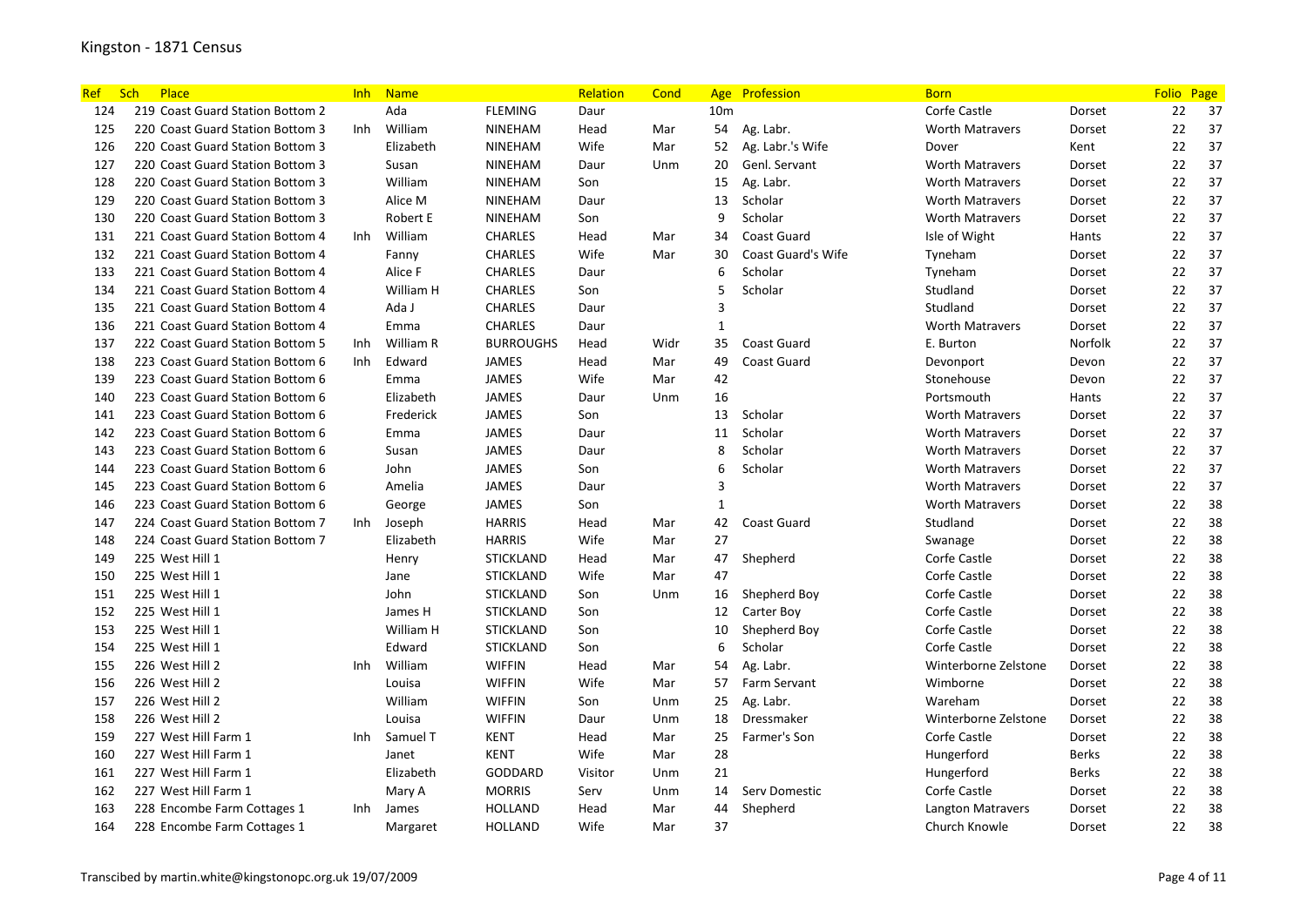| <b>Ref</b> | <b>Sch</b><br>Place         | lnh        | <b>Name</b> |                  | Relation | Cond  | Age             | Profession                    | <b>Born</b>           |              | <b>Folio</b> | Page |
|------------|-----------------------------|------------|-------------|------------------|----------|-------|-----------------|-------------------------------|-----------------------|--------------|--------------|------|
| 165        | 228 Encombe Farm Cottages 1 |            | John        | <b>HOLLAND</b>   | Son      | Unm   | 20              | Dairyman                      | Corfe Castle          | Dorset       | 22           | 38   |
| 166        | 228 Encombe Farm Cottages 1 |            | George      | <b>HOLLAND</b>   | Son      |       | 13              | Scholar                       | Corfe Castle          | Dorset       | 22           | 38   |
| 167        | 228 Encombe Farm Cottages 1 |            | William H   | <b>HOLLAND</b>   | Son      |       | 9               | Scholar                       | Corfe Castle          | Dorset       | 22           | 38   |
| 168        | 228 Encombe Farm Cottages 1 |            | Edward      | HOLLAND          | Son      |       | 1               |                               | Corfe Castle          | Dorset       | 22           | 38   |
| 169        | 228 Encombe Farm Cottages 1 |            | George      | GUY              | Stepson  |       | 12              | Scholar                       | Church Knowle         | Dorset       | 22           | 38   |
| 170        | 228 Encombe Farm Cottages 1 |            | Elizabeth   | GUY              | Stepdaur |       | 11              | Scholar                       | Church Knowle         | Dorset       | 22           | 38   |
| 171        | 229 Encombe Farm Cottages 2 | Inh.       | Robert      | <b>FARWELL</b>   | Head     | Mar   | 60              | Ag. Labr.                     | Corfe Castle          | Dorset       | 23           | 39   |
| 172        | 229 Encombe Farm Cottages 2 |            | Martha      | <b>FARWELL</b>   | Wife     | Mar   | 60              |                               | Corfe Castle          | Dorset       | 23           | 39   |
| 173        | 229 Encombe Farm Cottages 2 |            | Timothy     | <b>FARWELL</b>   | Son      | Unm   | 21              | Ag. Labr.                     | Church Knowle         | Dorset       | 23           | 39   |
| 174        | 230 Encombe Farm House 3    | Inh.       | Margaret    | <b>JACKSON</b>   | Head     | Widow | 76              | Annuitant                     | South Marnborough     | Hants        | 23           | 39   |
| 175        | 230 Encombe Farm House 3    |            | Frederick   | <b>JACKSON</b>   | Son      | Unm   | 47              | <b>Land Steward</b>           | Biggleswade           | Bedford      | 23           | 39   |
| 176        | 230 Encombe Farm House 3    |            | Frances     | <b>REYNOLDS</b>  | Sister   | Unm   | 74              | Fundholder                    | Biggleswade           | Bedford      | 23           | 39   |
| 177        | 230 Encombe Farm House 3    |            | Ellen       | SEARLY           | Serv     | Unm   | 17              | Domestic Serv                 | West Lulworth         | Dorset       | 23           | 39   |
| 178        | 230 Encombe Farm House 3    |            | Rebecca     | <b>HEARN</b>     | Serv     | Unm   | 25              | Dairymaid                     | Sydling St Nicholas   | Dorset       | 23           | 39   |
| 179        | 230 Encombe Farm House 3    |            | Benjamin    | CATTLE           | Serv     | Unm   | 19              | Groom                         | Corfe Castle          | Dorset       | 23           | 39   |
| 180        | 231 Encombe Mansion         | Inh        | Joseph      | <b>RICH</b>      | Serv     | Unm   | 44              | <b>Butler (Domestic Serv)</b> | Stoke Lane            | Somerset     | 23           | 39   |
| 181        | 231 Encombe Mansion         |            | William C   | <b>MAYLIN</b>    | Serv     | Mar   | 35              | Valet (Domestic Serv)         | <b>St Pancras</b>     | Middlesex    | 23           | 39   |
| 182        | 231 Encombe Mansion         |            | Charles     | <b>HUMPHRIES</b> | Serv     | Unm   | 22              | Footman (Domestic Serv)       | Woking                | Surrey       | 23           | 39   |
| 183        | 231 Encombe Mansion         |            | Sarah A     | SIMPSON          | Serv     | Unm   | 34              | Laundress (Domestic Serv)     | Thorpe                | Norfolk      | 23           | 39   |
| 184        | 231 Encombe Mansion         |            | Sarah A     | <b>CROOMBES</b>  | Serv     | Unm   | 30              | Laundress (Domestic Serv)     | Wareham               | Dorset       | 23           | 39   |
| 185        | 231 Encombe Mansion         |            | Mary A      | <b>HOWELL</b>    | Serv     | Unm   | 23              | Laundress (Domestic Serv)     | <b>Melton Mowbray</b> | Leicester    | 23           | 39   |
| 186        | 232 Encombe Cottage         | Inh        | James       | <b>UPHILL</b>    | Head     | Mar   | 49              | Gardener (Domestic Serv)      | Corfe Castle          | Dorset       | 23           | 39   |
| 187        | 232 Encombe Cottage         |            | Harriet     | <b>UPHILL</b>    | Wife     | Mar   | 49              | Gardener's Wife               | Finchampstead         | <b>Berks</b> | 23           | 39   |
| 188        | 232 Encombe Cottage         |            | Sarah       | <b>UPHILL</b>    | Daur     | Unm   | 22              | Dressmaker                    | Corfe Castle          | Dorset       | 23           | 39   |
| 189        | 232 Encombe Cottage         |            | John        | <b>UPHILL</b>    | Son      | Unm   | 21              | Carpenter                     | Corfe Castle          | Dorset       | 23           | 39   |
| 190        | 232 Encombe Cottage         |            | James       | <b>UPHILL</b>    | Son      | Unm   | 15              | Gardener                      | Corfe Castle          | Dorset       | 23           | 39   |
| 191        |                             | Un         |             |                  |          |       |                 |                               |                       |              | 23           | 39   |
| 192        | 233 Keepers Lodge           | Inh        | George      | CANDY            | Head     | Mar   | 39              | Gamekeeper                    | Wimborne              | Dorset       | 23           | 39   |
| 193        | 233 Keepers Lodge           |            | Sarah E     | CANDY            | Wife     | Mar   | 32              |                               | Wareham               | Dorset       | 23           | 39   |
| 194        | 233 Keepers Lodge           |            | Frederick C | CANDY            | Son      |       | $\overline{4}$  | Scholar                       | Corfe Castle          | Dorset       | 23           | 39   |
| 195        | 233 Keepers Lodge           |            | Elizabeth A | CANDY            | Daur     |       | $\overline{2}$  |                               | Corfe Castle          | Dorset       | 23           | 39   |
| 196        | 233 Keepers Lodge           |            | George A    | <b>CANDY</b>     | Son      |       | 10 <sub>m</sub> |                               | Corfe Castle          | Dorset       | 24           | 40   |
| 197        | 233 Keepers Lodge           |            | Louisa      | <b>GOWER</b>     | Serv     | Unm   | 26              | Genl. Servt.                  | Corfe Castle          | Dorset       | 24           | 40   |
| 198        | 234 Keepers Cottage         | Inh        | Herbert     | <b>KINGSBURY</b> | Head     | Unm   | 24              | Assistant Gamekeeper          | Whitchurch            | Dorset       | 24           | 40   |
| 199        | 234 Keepers Cottage         |            | Charles     | WAKEFIELD        | Boarder  | Unm   | 23              | Assistant Gamekeeper          | Byhall                | Rutland      | 24           | 40   |
| 200        | 235 Kingston Chapelry       | <b>Inh</b> | Thomas S    | <b>FOOT</b>      | Head     | Mar   | 36              | Innkeeper                     | Corfe Castle          | Dorset       | 24           | 40   |
| 201        | 235 Kingston Chapelry       |            | Mary        | <b>FOOT</b>      | Wife     | Mar   | 36              | Innkeeper's Wife              | Weymouth              | Dorset       | 24           | 40   |
| 202        | 235 Kingston Chapelry       |            | Giles       | <b>FOOT</b>      | Son      |       | 15              | Scholar                       | Corfe Castle          | Dorset       | 24           | 40   |
| 203        | 235 Kingston Chapelry       |            | Martha S    | <b>FOOT</b>      | Daur     |       | 5               | Scholar                       | Corfe Castle          | Dorset       | 24           | 40   |
| 204        | 235 Kingston Chapelry       |            | Edward      | CHAPMAN          | Boarder  | Mar   | 55              | Surveyor                      | London                | Middlesex    | 24           | 40   |
| 205        | 235 Kingston Chapelry       |            | Almeda      | CHAPMAN          | Boarder  | Mar   | 41              | Surveyor's Wife               | Colchester            | Essex        | 24           | 40   |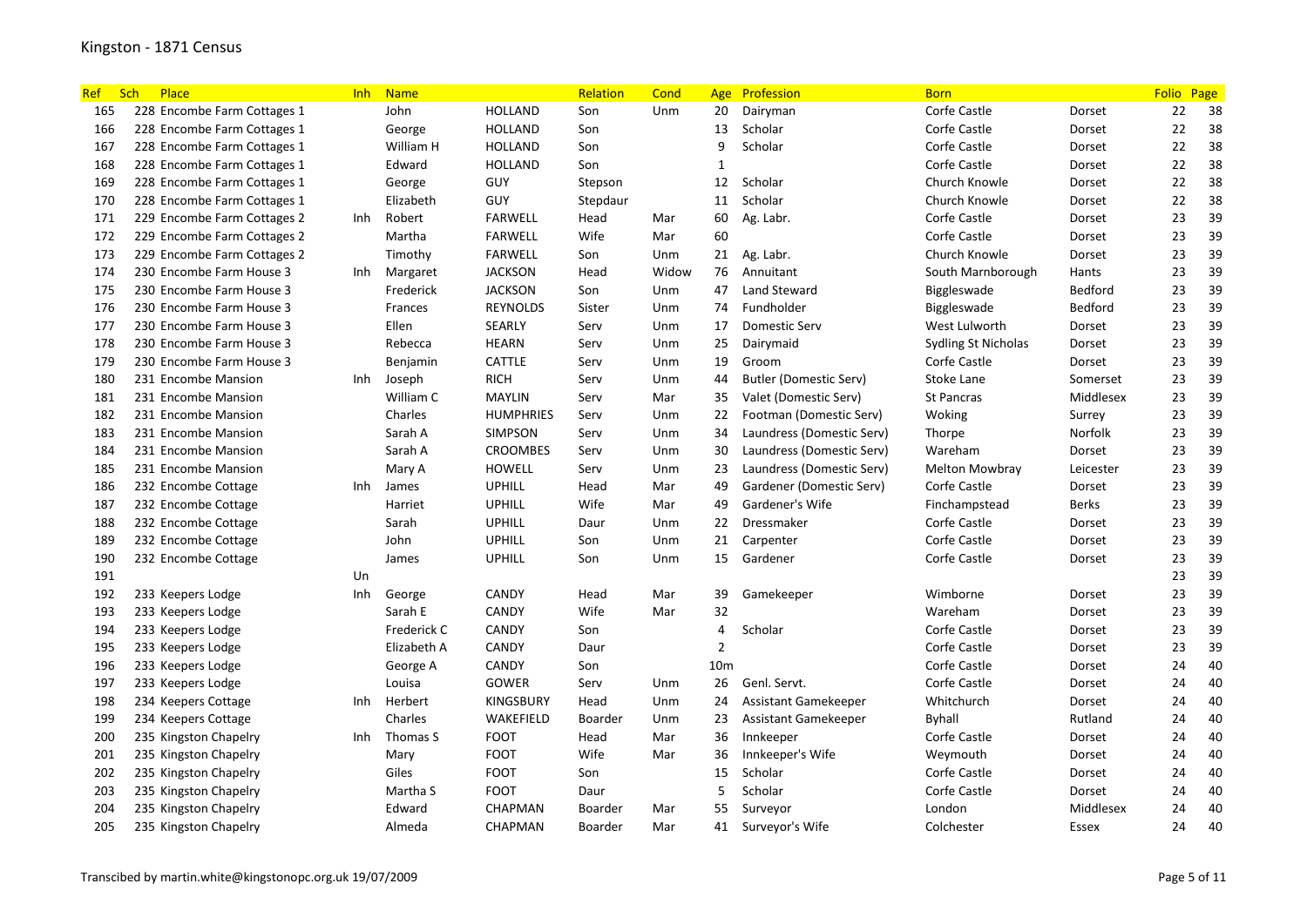| <b>Ref</b> | Sch<br>Place                 | <b>Inh</b> | <b>Name</b>   |                   | Relation | Cond | Age            | Profession          | <b>Born</b>              |        | Folio Page |    |
|------------|------------------------------|------------|---------------|-------------------|----------|------|----------------|---------------------|--------------------------|--------|------------|----|
| 206        | 235 Kingston Chapelry        |            | Jane          | <b>TATCHELL</b>   | Serv     | Unm  | 24             | Servt. Domestic     | Corfe Castle             | Dorset | 24         | 40 |
| 207        | 236 Kingston Chapelry No. 7  | Inh        | James V       | <b>JOYCE</b>      | Head     | Mar  | 39             | Blacksmith          | Whatcombe                | Dorset | 24         | 40 |
| 208        | 236 Kingston Chapelry No. 7  |            | Ellen M       | <b>JOYCE</b>      | Wife     | Mar  | 35             | late Schoolmistress | Salisbury                | Wilts  | 24         | 40 |
| 209        | 236 Kingston Chapelry No. 7  |            | Ellen M       | <b>JOYCE</b>      | Daur     |      | 13             | Scholar             | Fordingbridge            | Hants  | 24         | 40 |
| 210        | 236 Kingston Chapelry No. 7  |            | James V       | <b>JOYCE</b>      | Son      |      | 11             | Scholar             | Fordingbridge            | Hants  | 24         | 40 |
| 211        | 236 Kingston Chapelry No. 7  |            | Ada S         | <b>JOYCE</b>      | Daur     |      | 9              | Scholar             | Corfe Castle             | Dorset | 24         | 40 |
| 212        | 236 Kingston Chapelry No. 7  |            | Annie J       | <b>JOYCE</b>      | Daur     |      | 7              | Scholar             | Corfe Castle             | Dorset | 24         | 40 |
| 213        | 236 Kingston Chapelry No. 7  |            | Tom E         | <b>JOYCE</b>      | Son      |      | 5              | Scholar             | Corfe Castle             | Dorset | 24         | 40 |
| 214        | 236 Kingston Chapelry No. 7  |            | Celia E       | <b>JOYCE</b>      | Daur     |      | $\overline{4}$ | Scholar             | Corfe Castle             | Dorset | 24         | 40 |
| 215        | 236 Kingston Chapelry No. 7  |            | Harry E       | <b>JOYCE</b>      | Son      |      | 3              | Scholar             | Corfe Castle             | Dorset | 24         | 40 |
| 216        | 236 Kingston Chapelry No. 7  |            | Clara F       | <b>JOYCE</b>      | Daur     |      | $\mathbf{1}$   |                     | Corfe Castle             | Dorset | 24         | 40 |
| 217        | 236 Kingston Chapelry No. 7  |            | Thomas        | <b>JOYCE</b>      | Father   | Widr | 70             | Blacksmith          | Whitchurch               | Dorset | 24         | 40 |
| 218        | 237 Kingston Chapelry No. 28 | Inh        | John          | <b>DOREY</b>      | Head     | Mar  | 47             | Genl. Labr.         |                          |        | 24         | 40 |
| 219        | 237 Kingston Chapelry No. 28 |            | Ann           | <b>DOREY</b>      | Wife     | Mar  | 43             | Dressmaker          |                          |        | 24         | 40 |
| 220        | 237 Kingston Chapelry No. 28 |            | John          | <b>DOREY</b>      | Son      | Unm  | 17             | Labr. (Genl.)       |                          |        | 24         | 40 |
| 221        | 237 Kingston Chapelry No. 28 |            | Mary          | <b>DOREY</b>      | Daur     |      | 15             | Genl. Servant       | Corfe Castle             | Dorset | 24         | 41 |
| 222        | 237 Kingston Chapelry No. 28 |            | Frank         | <b>DOREY</b>      | Son      |      | 14             | Ag. Labr.           | Corfe Castle             | Dorset | 24         | 41 |
| 223        | 237 Kingston Chapelry No. 28 |            | Herbert       | <b>DOREY</b>      | Son      |      | 12             | Scholar             | Corfe Castle             | Dorset | 24         | 41 |
| 224        | 237 Kingston Chapelry No. 28 |            | Jesse         | <b>DOREY</b>      | Son      |      | 10             | Scholar             | Corfe Castle             | Dorset | 24         | 41 |
| 225        | 237 Kingston Chapelry No. 28 |            | Alice         | <b>DOREY</b>      | Daur     |      | $\overline{7}$ | Scholar             | Corfe Castle             | Dorset | 24         | 41 |
| 226        | 237 Kingston Chapelry No. 28 |            | Elizabeth     | <b>DOREY</b>      | Daur     |      | $\overline{4}$ | Scholar             | Corfe Castle             | Dorset | 24         | 41 |
| 227        | 237 Kingston Chapelry No. 28 |            | Harry         | <b>DOREY</b>      | Son      |      | $\mathbf{1}$   |                     | Corfe Castle             | Dorset | 24         | 41 |
| 228        | 238 Kingston Chapelry No. 27 | Inh        | William       | <b>TOLLIFIELD</b> | Head     | Widr | 76             | Ag. Labr.           | Corfe Castle             | Dorset | 24         | 41 |
| 229        | 238 Kingston Chapelry No. 27 |            | William       | <b>TOLLIFIELD</b> | Son      | Unm  | 40             | Ag. Labr.           | Corfe Castle             | Dorset | 24         | 41 |
| 230        | 239 Kingston Chapelry No. 27 |            | Charles       | <b>TALBOT</b>     | Lodger   | Mar  | 43             | Genl. Labr.         | <b>Langton Matravers</b> | Dorset | 24         | 41 |
| 231        | 239 Kingston Chapelry No. 27 |            | Elizabeth     | <b>TALBOT</b>     | Wife     | Mar  | 42             |                     | Corfe Castle             | Dorset | 24         | 41 |
| 232        | 239 Kingston Chapelry No. 27 |            | <b>Bessie</b> | <b>TALBOT</b>     | Daur     |      | 8              | Scholar             | Corfe Castle             | Dorset | 24         | 41 |
| 233        | 240 Kingston Chapelry No. 26 | Inh        | George        | <b>BAILEY</b>     | Head     | Mar  | 54             | Shepherd            | Coombe Keynes            | Dorset | 24         | 41 |
| 234        | 240 Kingston Chapelry No. 26 |            | Hannah        | <b>BAILEY</b>     | Wife     | Mar  | 54             | Shepherd's Wife     | Steeple                  | Dorset | 24         | 41 |
| 235        | 240 Kingston Chapelry No. 26 |            | Amos          | <b>BAILEY</b>     | Son      |      | 15             | Shepherd Boy        | Corfe Castle             | Dorset | 24         | 41 |
| 236        | 241 Kingston Chapelry No. 26 |            | John          | <b>DOWDEN</b>     | Lodger   | Unm  | 25             | Blacksmith          | Swanage                  | Dorset | 24         | 41 |
| 237        | 242 Kingston Chapelry No. 26 |            | William       | <b>TOLLIFIELD</b> | Lodger   | Unm  | 27             | Ag. Labr.           | Wareham                  | Dorset | 24         | 41 |
| 238        | 243 Kingston Chapelry No. 29 | Inh        | John          | <b>DAMEN</b>      | Head     | Mar  | 52             | Ag. Labr.           | Corfe Castle             | Dorset | 24         | 41 |
| 239        | 243 Kingston Chapelry No. 29 |            | Elizabeth     | <b>DAMEN</b>      | Wife     | Mar  | 48             | Ag. Labr.'s Wife    | Corfe Castle             | Dorset | 24         | 41 |
| 240        | 243 Kingston Chapelry No. 29 |            | Elizabeth     | <b>DAMEN</b>      | Daur     | Unm  | 19             | Dressmaker          | Corfe Castle             | Dorset | 24         | 41 |
| 241        | 243 Kingston Chapelry No. 29 |            | Ann           | <b>DAMEN</b>      | Daur     |      | 15             | Scholar             | Corfe Castle             | Dorset | 24         | 41 |
| 242        | 243 Kingston Chapelry No. 29 |            | Philip        | <b>DAMEN</b>      | Son      |      | 8              | Scholar             | Corfe Castle             | Dorset | 24         | 41 |
| 243        | 244 Kingston Chapelry No. 30 | Inh        | Robert        | <b>HUNT</b>       | Head     | Mar  | 35             | Ag. Labr.           | <b>Worth Matravers</b>   | Dorset | 24         | 41 |
| 244        | 244 Kingston Chapelry No. 30 |            | Martha M      | <b>HUNT</b>       | Wife     | Mar  | 35             | Ag. Labr.'s Wife    | Weymouth                 | Dorset | 24         | 41 |
| 245        | 244 Kingston Chapelry No. 30 |            | Thomas H      | <b>HUNT</b>       | Son      |      | 12             | Scholar             | Swanage                  | Dorset | 24         | 41 |
| 246        | 244 Kingston Chapelry No. 30 |            | Elizabeth E   | <b>HUNT</b>       | Daur     |      | 10             | Scholar             | Swanage                  | Dorset | 24         | 42 |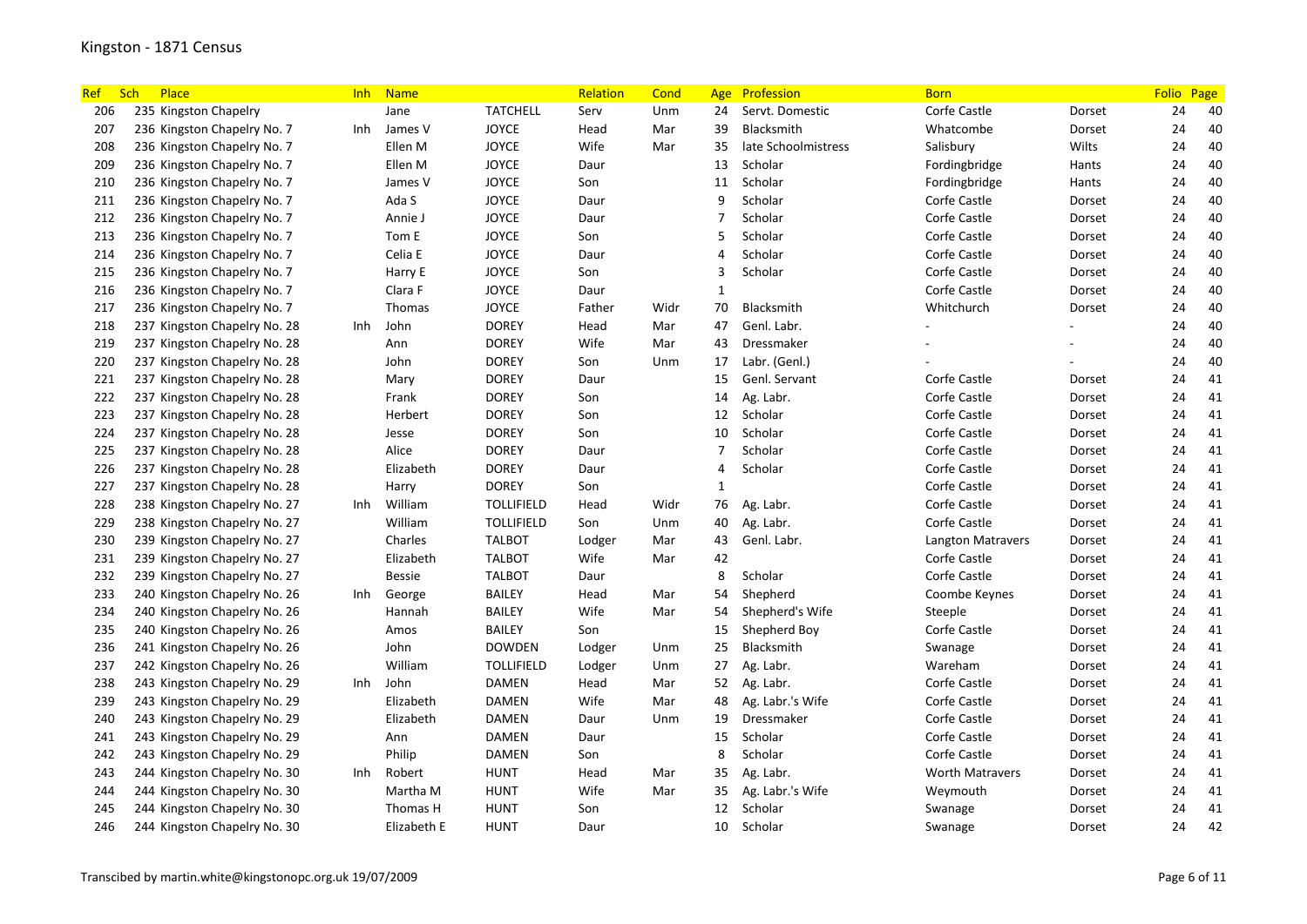| Ref. | Sch<br>Place                 | <b>Inh</b> | <b>Name</b>   |                   | Relation | Cond  | Age            | Profession            | <b>Born</b>              |          | Folio Page |    |
|------|------------------------------|------------|---------------|-------------------|----------|-------|----------------|-----------------------|--------------------------|----------|------------|----|
| 247  | 244 Kingston Chapelry No. 30 |            | William J     | <b>HUNT</b>       | Son      |       | 8              | Scholar               | <b>Langton Matravers</b> | Dorset   | 24         | 42 |
| 248  | 244 Kingston Chapelry No. 30 |            | Frederick H   | HUNT              | Son      |       | 5              | Scholar               | Langton Matravers        | Dorset   | 24         | 42 |
| 249  | 244 Kingston Chapelry No. 30 |            | Louisa M      | <b>HUNT</b>       | Daur     |       | 9m             |                       | Corfe Castle             | Dorset   | 24         | 42 |
| 250  | 245 Kingston Chapelry No 31  |            | Edward        | <b>LINNINGTON</b> | Head     | Mar   | 64             | Ag. Labr.             | Corfe Castle             | Dorset   | 24         | 42 |
| 251  | 245 Kingston Chapelry No 31  |            | Sarah         | <b>LINNINGTON</b> | Wife     | Mar   | 61             |                       | Corfe Castle             | Dorset   | 24         | 42 |
| 252  | 245 Kingston Chapelry No 31  |            | Elizabeth     | <b>LINNINGTON</b> | Daur     | Unm   | 30             | [Imbecile from birth] | Corfe Castle             | Dorset   | 24         | 42 |
| 253  | 246 Kingston Chapelry No 32  | Inh        | Ellen         | <b>TATCHELL</b>   | Head     | Widow | 50             | Charwoman             | Corfe Castle             | Dorset   | 24         | 42 |
| 254  | 246 Kingston Chapelry No 32  |            | Henry         | <b>TATCHELL</b>   | Son      | Unm   | 20             | Ag. Labr.             | Corfe Castle             | Dorset   | 24         | 42 |
| 255  | 246 Kingston Chapelry No 32  |            | William       | <b>TATCHELL</b>   | Son      | Unm   | 17             | Ag. Labr.             | Corfe Castle             | Dorset   | 24         | 42 |
| 256  | 246 Kingston Chapelry No 32  |            | Eliza         | <b>TATCHELL</b>   | Daur     |       | 11             | Scholar               | Corfe Castle             | Dorset   | 24         | 42 |
| 257  | 246 Kingston Chapelry No 32  |            | David         | <b>TATCHELL</b>   | Son      |       | 8              | Scholar               | Corfe Castle             | Dorset   | 24         | 42 |
| 258  | 247 Kingston Chapelry No 33  | Inh        | Joseph        | KELLAWAY          | Head     | Mar   | 67             | Carter                | Corfe Castle             | Dorset   | 24         | 42 |
| 259  | 247 Kingston Chapelry No 33  |            | Eliza         | KELLAWAY          | Wife     | Mar   | 64             |                       | Corfe Castle             | Dorset   | 24         | 42 |
| 260  | 247 Kingston Chapelry No 33  |            | <b>Thomas</b> | <b>TATCHELL</b>   | Stepson  | Unm   | 40             | Dairyman              | Corfe Castle             | Dorset   | 24         | 42 |
| 261  | 247 Kingston Chapelry No 33  |            | Joseph        | KELLAWAY          | Son      | Unm   | 35             | Ag. Labr.             | Corfe Castle             | Dorset   | 24         | 42 |
| 262  | 247 Kingston Chapelry No 33  |            | Jane          | KELLAWAY          | Daur     | Unm   | 33             | Farm Servt.           | Corfe Castle             | Dorset   | 24         | 42 |
| 263  | 247 Kingston Chapelry No 33  |            | Edna E        | <b>TATCHELL</b>   | Niece    |       | 9              | Scholar               | Corfe Castle             | Dorset   | 24         | 42 |
| 264  | 248 Kingston Chapelry No 34  | Inh        | Sarah         | DAMER             | Head     | Widow | 47             |                       | Corfe Castle             | Dorset   | 24         | 42 |
| 265  | 248 Kingston Chapelry No 34  |            | Robert        | DAMER             | Son      |       | 20             | Lime Burner           | Corfe Castle             | Dorset   | 24         | 42 |
| 266  | 248 Kingston Chapelry No 34  |            | Eli           | DAMER             | Son      |       | 18             | Ag. Labr.             | Corfe Castle             | Dorset   | 24         | 42 |
| 267  | 248 Kingston Chapelry No 34  |            | Lydia         | DAMER             | Daur     |       | 16             | Dressmaker            | Corfe Castle             | Dorset   | 24         | 42 |
| 268  | 248 Kingston Chapelry No 34  |            | Walter        | <b>DAMER</b>      | Son      |       | 14             | Ag. Labr.             | Corfe Castle             | Dorset   | 24         | 42 |
| 269  | 248 Kingston Chapelry No 34  |            | Margaret      | DAMER             | Daur     |       | 12             | Scholar               | Corfe Castle             | Dorset   | 24         | 42 |
| 270  | 248 Kingston Chapelry No 34  |            | Edwin         | DAMER             | Son      |       | 10             | Scholar               | Corfe Castle             | Dorset   | 24         | 42 |
| 271  | 248 Kingston Chapelry No 34  |            | Gilbert       | <b>DAMER</b>      | Son      |       | $\overline{7}$ | Scholar               | Corfe Castle             | Dorset   | 25         | 43 |
| 272  | 248 Kingston Chapelry No 34  |            | Frederick     | <b>DAMER</b>      | Son      |       | 3              | Scholar               | Corfe Castle             | Dorset   | 25         | 43 |
| 273  | 248 Kingston Chapelry No 34  |            | Elizabeth     | WISEMAN           | Mother   | Widow | 78             |                       | <b>Worth Matravers</b>   | Dorset   | 25         | 43 |
| 274  | 249 Kingston Chapelry No 1   | Inh        | George        | <b>TATCHELL</b>   | Head     | Mar   | 61             | Ag. Labr.             | Corfe Castle             | Dorset   | 25         | 43 |
| 275  | 249 Kingston Chapelry No 1   |            | Henrietta     | <b>TATCHELL</b>   | Wife     | Mar   | 56             | Ag. Labr.'s Wife      | Corfe Castle             | Dorset   | 25         | 43 |
| 276  | 249 Kingston Chapelry No 1   |            | Edmund        | <b>TATCHELL</b>   | Son      |       | 15             | Ag. Labr.             | Corfe Castle             | Dorset   | 25         | 43 |
| 277  | 249 Kingston Chapelry No 1   |            | Frank         | <b>TATCHELL</b>   | Son      | Unm   | 20             | Ag. Labr.             | Corfe Castle             | Dorset   | 25         | 43 |
| 278  | 249 Kingston Chapelry No 1   |            | Abraham       | <b>TATCHELL</b>   | Son      | Unm   | 22             | Carpenter             | Corfe Castle             | Dorset   | 25         | 43 |
| 279  | 250 Kingston Chapelry No 2   | Inh        | John          | <b>BEAVES</b>     | Head     | Mar   | 44             | Boot & Shoemaker      | <b>Worth Matravers</b>   | Dorset   | 25         | 43 |
| 280  | 250 Kingston Chapelry No 2   |            | Elizabeth     | <b>BEAVES</b>     | Wife     | Mar   | 38             |                       | Bath                     | Somerset | 25         | 43 |
| 281  | 250 Kingston Chapelry No 2   |            | Elizabeth A   | <b>BEAVES</b>     | Daur     |       | 13             | Scholar               | Corfe Castle             | Dorset   | 25         | 43 |
| 282  | 251 Kingston Chapelry No 3   | Inh        | William       | <b>TATCHELL</b>   | Head     | Mar   | 63             | Ag. Labr.             | Corfe Castle             | Dorset   | 25         | 43 |
| 283  | 251 Kingston Chapelry No 3   |            | Mary          | <b>TATCHELL</b>   | Wife     | Mar   | 66             |                       | Corfe Castle             | Dorset   | 25         | 43 |
| 284  | 251 Kingston Chapelry No 3   |            | Henry         | <b>TATCHELL</b>   | Son      | Unm   | 27             | Ag. Labr.             | Corfe Castle             | Dorset   | 25         | 43 |
| 285  | 251 Kingston Chapelry No 3   |            | Edwin         | <b>TATCHELL</b>   | Son      | Unm   | 21             | Ag. Labr.             | Corfe Castle             | Dorset   | 25         | 43 |
| 286  | 252 Kingston Chapelry No 4   | Inh        | John          | <b>ROSE</b>       | Head     | Mar   | 44             | Watchmaker            | North Cadbury            | Somerset | 25         | 43 |
| 287  | 252 Kingston Chapelry No 4   |            | Mary G        | ROSE              | Wife     | Mar   | 38             |                       | Corfe Castle             | Dorset   | 25         | 43 |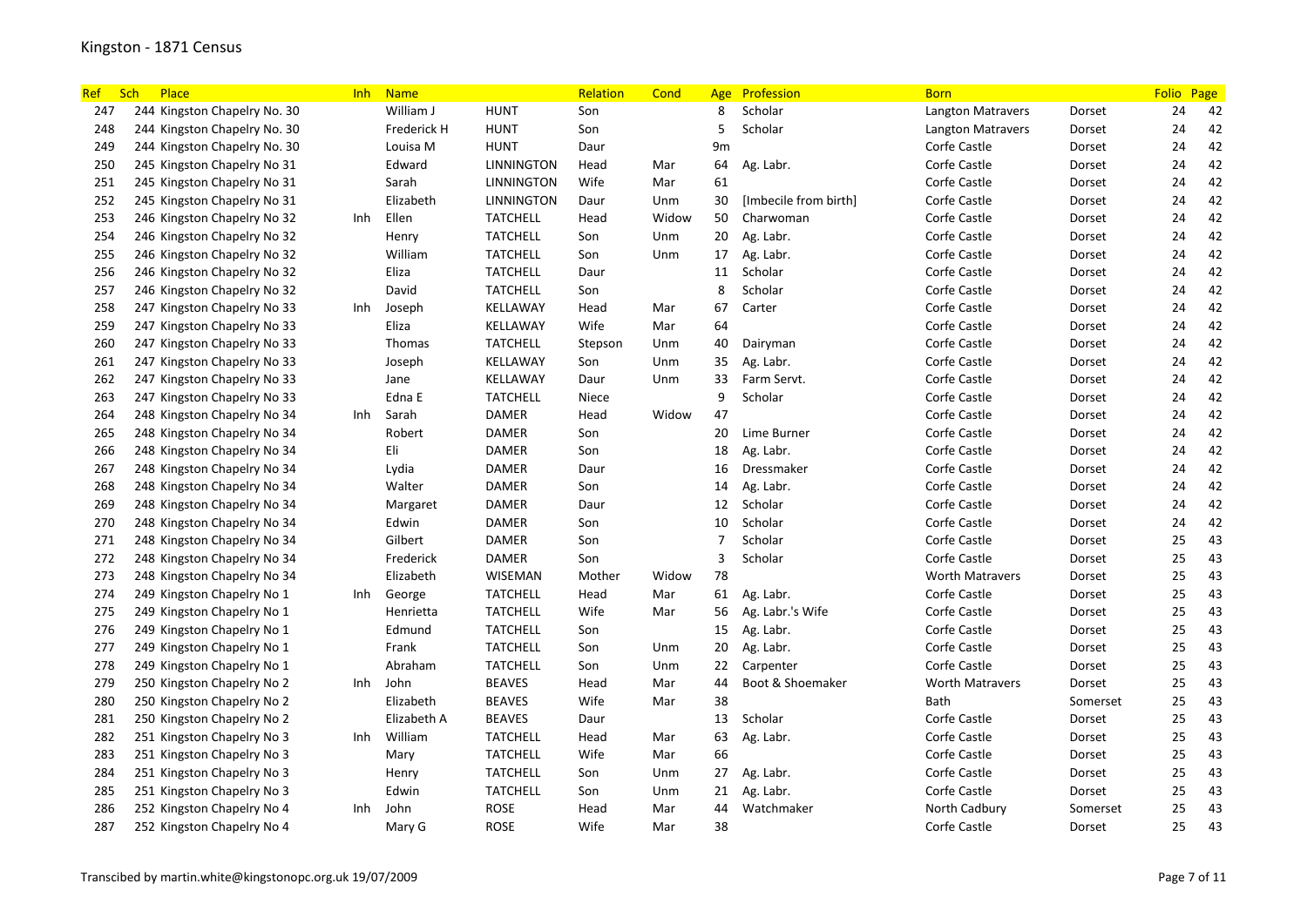| <b>Ref</b> | <b>Sch</b><br>Place         | <b>Inh</b> | <b>Name</b> |                  | Relation   | Cond  | Age             | Profession                 | <b>Born</b>            |           | Folio Page |    |
|------------|-----------------------------|------------|-------------|------------------|------------|-------|-----------------|----------------------------|------------------------|-----------|------------|----|
| 288        | 252 Kingston Chapelry No 4  |            | Henry J     | ROSE             | Son        | Unm   | 17              | Ag. Labr.                  | Corfe Castle           | Dorset    | 25         | 43 |
| 289        | 252 Kingston Chapelry No 4  |            | Lambert H   | <b>ROSE</b>      | Son        |       | 13              | Ag. Labr.                  | Corfe Castle           | Dorset    | 25         | 43 |
| 290        | 252 Kingston Chapelry No 4  |            | George A    | <b>ROSE</b>      | Son        |       | 9               | Scholar                    | Corfe Castle           | Dorset    | 25         | 43 |
| 291        | 252 Kingston Chapelry No 4  |            | Hetty M     | ROSE             | Daur       |       | 10              | Scholar                    | Corfe Castle           | Dorset    | 25         | 43 |
| 292        | 252 Kingston Chapelry No 4  |            | Arthur      | ROSE             | Son        |       | 6               | Scholar                    | Corfe Castle           | Dorset    | 25         | 43 |
| 293        | 252 Kingston Chapelry No 4  |            | Matilda     | <b>ROSE</b>      | Daur       |       | 4               | Scholar                    | Corfe Castle           | Dorset    | 25         | 43 |
| 294        | 252 Kingston Chapelry No 4  |            | Robert A    | <b>ROSE</b>      | Son        |       | $\overline{2}$  |                            | Corfe Castle           | Dorset    | 25         | 43 |
| 295        | 252 Kingston Chapelry No 4  |            | Alfred J    | <b>ROSE</b>      | Son        |       | 10 <sub>m</sub> |                            | Corfe Castle           | Dorset    | 25         | 43 |
| 296        | 253 Kingston Chapelry No 5  | <b>Inh</b> | John        | LANGTREE         | Head       | Mar   | 37              | Carpenter                  | Corfe Castle           | Dorset    | 25         | 44 |
| 297        | 253 Kingston Chapelry No 5  |            | Martha      | LANGTREE         | Wife       | Mar   | 34              | Carpenter's Wife           | Church Knowle          | Dorset    | 25         | 44 |
| 298        | 253 Kingston Chapelry No 5  |            | Henry       | LANGTREE         | Son        |       | $\overline{a}$  | Scholar                    | Corfe Castle           | Dorset    | 25         | 44 |
| 299        | 253 Kingston Chapelry No 5  |            | George      | LANGTREE         | Son        |       | $\overline{2}$  |                            | Corfe Castle           | Dorset    | 25         | 44 |
| 300        | 254 Kingston Chapelry No 6  | Inh        | Mary        | <b>GOODCHILD</b> | Head       | Widow | 64              |                            | Corfe Castle           | Dorset    | 25         | 44 |
| 301        | 254 Kingston Chapelry No 6  |            | Emily       | <b>GOODCHILD</b> | Daur       | Unm   | 20              | Servant                    | Corfe Castle           | Dorset    | 25         | 44 |
| 302        | 254 Kingston Chapelry No 6  |            | Harriet     | <b>WHITE</b>     | Boarder    | Unm   | 16              | <b>School Teacher</b>      | Bloxworth              | Dorset    | 25         | 44 |
| 303        | 254 Kingston Chapelry No 6  |            | Mary A      | SQUIBB           | Boarder    | Unm   | 15              | <b>School Teacher</b>      | <b>Worth Matravers</b> | Dorset    | 25         | 44 |
| 304        | 255 Kingston Chapelry No 7  | Inh        | Henry       | <b>BEVIS</b>     | Head       | Mar   | 37              | Carpenter                  | <b>Worth Matravers</b> | Dorset    | 25         | 44 |
| 305        | 255 Kingston Chapelry No 7  |            | Mary A      | <b>BEVIS</b>     | Wife       | Mar   | 31              | Carpenter's Wife           | Corfe Castle           | Dorset    | 25         | 44 |
| 306        | 255 Kingston Chapelry No 7  |            | Annie J     | <b>BEVIS</b>     | Daur       |       | 6 <sub>m</sub>  |                            | Corfe Castle           | Dorset    | 25         | 44 |
| 307        | 255 Kingston Chapelry No 7  |            | Edwin       | <b>BEVIS</b>     | Nephew     |       | 15              | Carpenter                  | Corfe Castle           | Dorset    | 25         | 44 |
| 308        | 255 Kingston Chapelry No 7  |            | James       | GOVER            | Boarder    | Widr  | 63              | Shepherd                   | Corfe Castle           | Dorset    | 25         | 44 |
| 309        | 255 Kingston Chapelry No 7  |            | Sarah       | <b>NOTLEY</b>    | Boarder    | Widow | 86              |                            | Corfe Castle           | Dorset    | 25         | 44 |
| 310        | 256 Kingston Chapelry No 8  | Inh        | James       | <b>BAKER</b>     | Head       | Mar   | 78              | Carpenter                  | Corfe Castle           | Dorset    | 25         | 44 |
| 311        | 256 Kingston Chapelry No 8  |            | Martha      | <b>BAKER</b>     | Wife       | Mar   | 60              | Carpenter's Wife           | London                 | Middlesex | 25         | 44 |
| 312        | 257 Kingston Chapelry No 9  | Inh        | James       | <b>FARWELL</b>   | Head       | Mar   | 37              | Ag. Labr.                  | Church Knowle          | Dorset    | 25         | 44 |
| 313        | 257 Kingston Chapelry No 9  |            | Edna        | <b>FARWELL</b>   | Wife       | Mar   | 36              | Ag. Labr.'s Wife           | Corfe Castle           | Dorset    | 25         | 44 |
| 314        | 258 Kingston Chapelry No 10 | Inh        | Ann         | <b>BEVIS</b>     | Head       | Widow | 78              |                            | Winterborne            | Dorset    | 25         | 44 |
| 315        | 258 Kingston Chapelry No 10 |            | Sarah       | <b>BEVIS</b>     | Daur       | Unm   | 50              |                            | Worth Matravers        | Dorset    | 25         | 44 |
| 316        | 259 Kingston Chapelry No 11 | Inh        | Henry       | <b>HOLLAND</b>   | Head       | Mar   | 30              | Ag. Labr.                  | Corfe Castle           | Dorset    | 25         | 44 |
| 317        | 259 Kingston Chapelry No 11 |            | Ellen       | <b>HOLLAND</b>   | Wife       | Mar   | 25              | Ag. Labr.'s Wife           | Corfe Castle           | Dorset    | 25         | 44 |
| 318        | 260 Kingston Chapelry No 11 |            | Emanuel     | <b>TALBOT</b>    | Lodger     | Unm   | 22              | Servant                    | Church Knowle          | Dorset    | 25         | 44 |
| 319        | 261 Kingston Chapelry No 11 |            | William H   | STRANGEMAN       | Lodger     | Unm   | 17              | Gardener (Domestic Servt.) | East Holme             | Dorset    | 25         | 44 |
| 320        | 262 Kingston Chapelry No 12 | Inh        | Ann         | <b>BEAVES</b>    | Head       | Mar   | 44              | Genl. Servt.               | Corfe Castle           | Dorset    | 26         | 45 |
| 321        | 262 Kingston Chapelry No 12 |            | Stephen     | <b>BEAVES</b>    | Son        |       | 12              | Dairy Boy                  | Swanage                | Dorset    | 26         | 45 |
| 322        | 262 Kingston Chapelry No 12 |            | Martha      | <b>BEAVES</b>    | Daur       |       | 10              | Scholar                    | Corfe Castle           | Dorset    | 26         | 45 |
| 323        | 262 Kingston Chapelry No 12 |            | Mary        | <b>BEAVES</b>    | Daur       |       | 8               | Scholar                    | Corfe Castle           | Dorset    | 26         | 45 |
| 324        | 262 Kingston Chapelry No 12 |            | Eliza       | <b>BEAVES</b>    | Daur       |       | 6               | Scholar                    | Corfe Castle           | Dorset    | 26         | 45 |
| 325        | 262 Kingston Chapelry No 12 |            | Louisa      | <b>BEAVES</b>    | Daur       |       | 3               | Scholar                    | Corfe Castle           | Dorset    | 26         | 45 |
| 326        | 262 Kingston Chapelry No 12 |            | John        | <b>WHITE</b>     | Son-in-law | Unm   | 25              | Ag. Labr.                  | Wareham                | Dorset    | 26         | 45 |
| 327        | 263 Kingston Chapelry No 13 | Inh        | Elizabeth   | <b>GRANT</b>     | Head       | Widow | 59              | Laundress                  | Corfe Castle           | Dorset    | 26         | 45 |
| 328        | 263 Kingston Chapelry No 13 |            | Andrew      | <b>GRANT</b>     | Son        | Unm   | 26              | Ag. Labr.                  | Corfe Castle           | Dorset    | 26         | 45 |
|            |                             |            |             |                  |            |       |                 |                            |                        |           |            |    |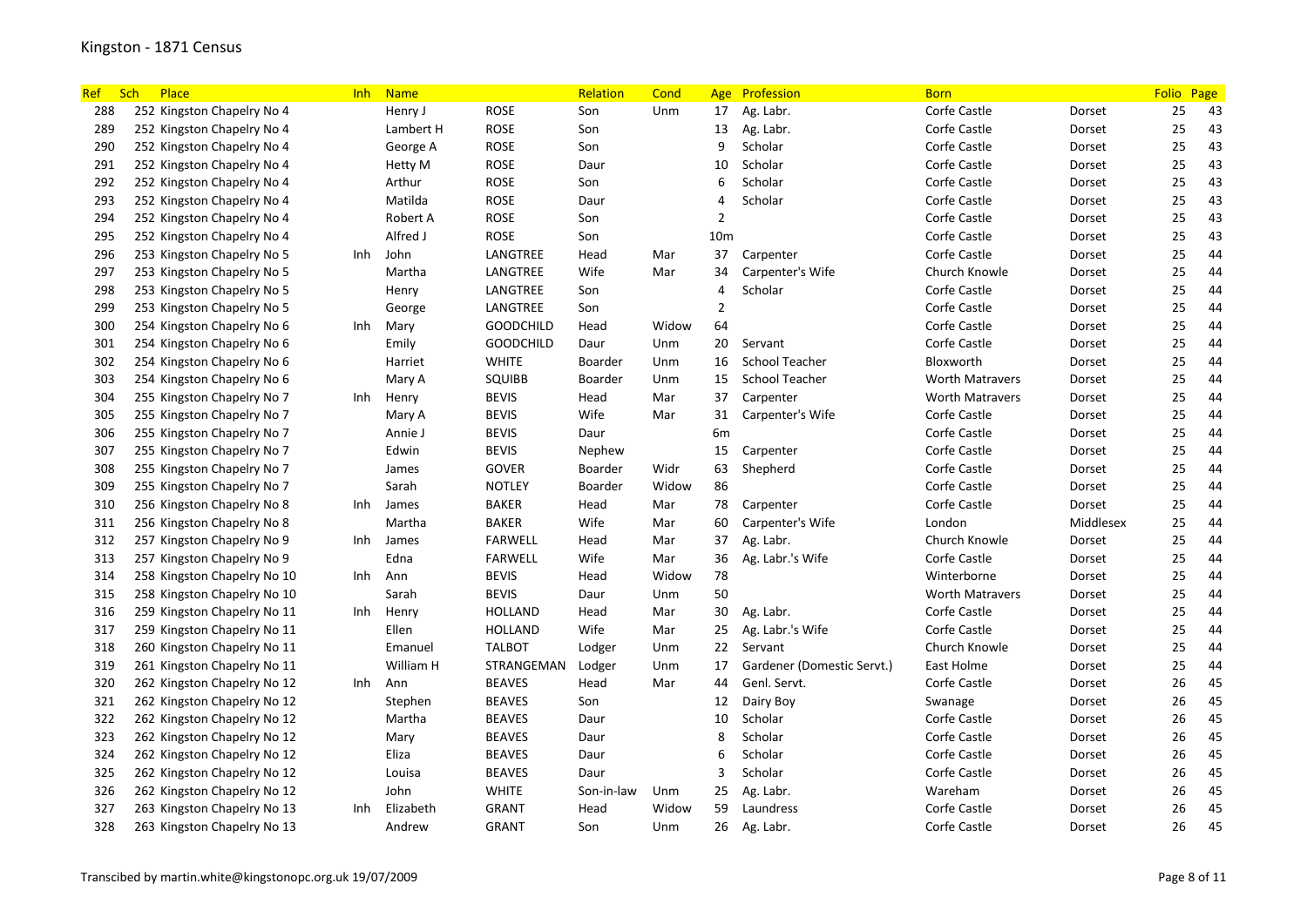| <b>Ref</b> | Place<br>Sch                | <b>Inh</b> | <b>Name</b> |                 | Relation | Cond  | Age            | Profession       | <b>Born</b>              |        | <b>Folio</b> | Page |
|------------|-----------------------------|------------|-------------|-----------------|----------|-------|----------------|------------------|--------------------------|--------|--------------|------|
| 329        | 263 Kingston Chapelry No 13 |            | Edwin       | <b>GRANT</b>    | Son      | Unm   | 22             | Bricklayer       | Corfe Castle             | Dorset | 26           | 45   |
| 330        | 263 Kingston Chapelry No 13 |            | Thomas      | <b>GRANT</b>    | Son      | Unm   | 19             | Ag. Labr.        | Corfe Castle             | Dorset | 26           | 45   |
| 331        | 263 Kingston Chapelry No 13 |            | James       | <b>GRANT</b>    | Son      | Unm   | 17             | Bricklayer       | Corfe Castle             | Dorset | 26           | 45   |
| 332        |                             | Un         |             |                 |          |       |                |                  |                          |        | 26           | 45   |
| 333        | 264 Kingston Chapelry No 15 | Inh        | Charles     | <b>ROE</b>      | Head     | Mar   | 67             | Ag. Labr.        | Corfe Castle             | Dorset | 26           | 45   |
| 334        | 264 Kingston Chapelry No 15 |            | Elizabeth   | <b>ROE</b>      | Wife     | Mar   | 47             | Ag. Labr.'s Wife | <b>Worth Matravers</b>   | Dorset | 26           | 45   |
| 335        | 264 Kingston Chapelry No 15 |            | George      | <b>HUNT</b>     | Visitor  | Mar   | 24             | Ag. Labr.        | <b>Worth Matravers</b>   | Dorset | 26           | 45   |
| 336        | 264 Kingston Chapelry No 15 |            | Henrietta   | HUNT            | Visitor  | Mar   | 25             | Ag. Labr.'s Wife | Corfe Castle             | Dorset | 26           | 45   |
| 337        | 264 Kingston Chapelry No 15 |            | Annie       | <b>HUNT</b>     | Visitor  |       | 1 <sub>m</sub> |                  | Corfe Castle             | Dorset | 26           | 45   |
| 338        | 265 Kingston Chapelry No 16 | Inh        | George      | DAMEN           | Head     | Mar   | 46             | Carter           | Corfe Castle             | Dorset | 26           | 45   |
| 339        | 265 Kingston Chapelry No 16 |            | Sarah       | <b>DAMEN</b>    | Wife     | Mar   | 46             | Carter's Wife    | Corfe Castle             | Dorset | 26           | 45   |
| 340        | 265 Kingston Chapelry No 16 |            | Louisa      | DAMEN           | Daur     | Unm   | 17             | Farm Servt.      | Corfe Castle             | Dorset | 26           | 45   |
| 341        | 265 Kingston Chapelry No 16 |            | Frank       | DAMEN           | Son      |       | 14             | Scholar          | Corfe Castle             | Dorset | 26           | 45   |
| 342        | 265 Kingston Chapelry No 16 |            | Walter      | <b>DAMEN</b>    | Son      |       | 12             | Scholar          | Corfe Castle             | Dorset | 26           | 45   |
| 343        | 265 Kingston Chapelry No 16 |            | Mary        | DAMEN           | Daur     |       | 6              | Scholar          | Corfe Castle             | Dorset | 26           | 45   |
| 344        | 266 Kingston Chapelry No 17 | Inh        | Jane        | <b>TATCHELL</b> | Head     | Widow | 33             | Servant          | Corfe Castle             | Dorset | 26           | 46   |
| 345        | 266 Kingston Chapelry No 17 |            | Frank       | <b>TATCHELL</b> | Son      |       | 11             | Scholar          | Corfe Castle             | Dorset | 26           | 46   |
| 346        | 267 Kingston Chapelry No 18 | Inh        | George      | <b>WHITE</b>    | Head     | Mar   | 30             | Groom            | Corfe Castle             | Dorset | 26           | 46   |
| 347        | 267 Kingston Chapelry No 18 |            | Charlotte   | <b>WHITE</b>    | Wife     | Mar   | 24             | Dressmaker       | <b>Langton Matravers</b> | Dorset | 26           | 46   |
| 348        | 267 Kingston Chapelry No 18 |            | Charles     | <b>WHITE</b>    | Son      |       | $\overline{3}$ | Scholar          | Corfe Castle             | Dorset | 26           | 46   |
| 349        | 268 Kingston Chapelry No 18 |            | Thomas      | <b>UDELL</b>    | Lodger   | Widr  | 65             | Genl. Labr.      | Corfe Castle             | Dorset | 26           | 46   |
| 350        | 269 Kingston Chapelry No 19 | Inh        | William     | <b>WHITE</b>    | Head     | Mar   | 59             | Gardener         | Wimborne                 | Dorset | 26           | 46   |
| 351        | 269 Kingston Chapelry No 19 |            | Mary A      | <b>WHITE</b>    | Wife     | Mar   | 59             | Laundress        | Corfe Castle             | Dorset | 26           | 46   |
| 352        | 269 Kingston Chapelry No 19 |            | Emily       | <b>WHITE</b>    | Daur     | Unm   | 25             | Laundress        | Corfe Castle             | Dorset | 26           | 46   |
| 353        | 269 Kingston Chapelry No 19 |            | William     | <b>WHITE</b>    | Son      |       | 15             | Gardener         | Corfe Castle             | Dorset | 26           | 46   |
| 354        | 270 Kingston Chapelry No 20 | Inh        | Jeremiah    | <b>BEAVES</b>   | Head     | Mar   | 43             | Gardener         | Corfe Castle             | Dorset | 26           | 46   |
| 355        | 270 Kingston Chapelry No 20 |            | Anne        | <b>BEAVES</b>   | Wife     | Mar   | 40             | Gardener's Wife  | Corfe Castle             | Dorset | 26           | 46   |
| 356        | 270 Kingston Chapelry No 20 |            | Walter      | <b>BEAVES</b>   | Son      |       | 12             | Ag. Labr.        | Corfe Castle             | Dorset | 26           | 46   |
| 357        | 270 Kingston Chapelry No 20 |            | Charles     | <b>BEAVES</b>   | Son      |       | 8              | Scholar          | Corfe Castle             | Dorset | 26           | 46   |
| 358        | 270 Kingston Chapelry No 20 |            | George      | <b>BEAVES</b>   | Son      |       | 6              | Scholar          | Corfe Castle             | Dorset | 26           | 46   |
| 359        | 271 Kingston Chapelry No 21 | Inh        | Stephen     | <b>DOREY</b>    | Head     | Widow | 48             | Carpenter        | Corfe Castle             | Dorset | 26           | 46   |
| 360        | 271 Kingston Chapelry No 21 |            | George      | <b>DOREY</b>    | Son      |       | 22             | Carpenter        | Corfe Castle             | Dorset | 26           | 46   |
| 361        | 271 Kingston Chapelry No 21 |            | Sarah A     | DOREY           | Daur     |       | 20             | Dressmaker       | Corfe Castle             | Dorset | 26           | 46   |
| 362        | 271 Kingston Chapelry No 21 |            | William     | <b>DOREY</b>    | Son      |       | 17             | Carpenter        | Corfe Castle             | Dorset | 26           | 46   |
| 363        | 272 Kingston Chapelry No 22 | Inh        | Henry       | <b>HOOPER</b>   | Head     | Mar   | 31             | Ag. Labr.        | Corfe Castle             | Dorset | 26           | 46   |
| 364        | 272 Kingston Chapelry No 22 |            | Susan M     | <b>HOOPER</b>   | Daur     |       | 10             | Scholar          | Corfe Castle             | Dorset | 26           | 46   |
| 365        | 273 Kingston Chapelry No 22 |            | David       | <b>HOOPER</b>   | Lodger   | Unm   | 28             | Ag. Labr.        | Corfe Castle             | Dorset | 26           | 46   |
| 366        | 274 Kingston Chapelry No 22 |            | Robert      | <b>BEAVES</b>   | Lodger   | Unm   | 73             | Ag. Labr.        | Corfe Castle             | Dorset | 26           | 46   |
| 367        | 275 Kingston Chapelry No 23 | Inh        | John        | <b>CHAFFEY</b>  | Head     | Mar   | 60             | Ag. Labr.        | Corfe Castle             | Dorset | 26           | 46   |
| 368        | 275 Kingston Chapelry No 23 |            | Mary        | <b>CHAFFEY</b>  | Wife     | Mar   | 65             | Ag. Labr.'s Wife | Corfe Castle             | Dorset | 26           | 46   |
| 369        | 276 Kingston Chapelry No 24 | Inh        | Mathew      | <b>MASTERS</b>  | Head     | Widr  | 73             | Ag. Labr.        | Alton                    | Dorset | 27           | 47   |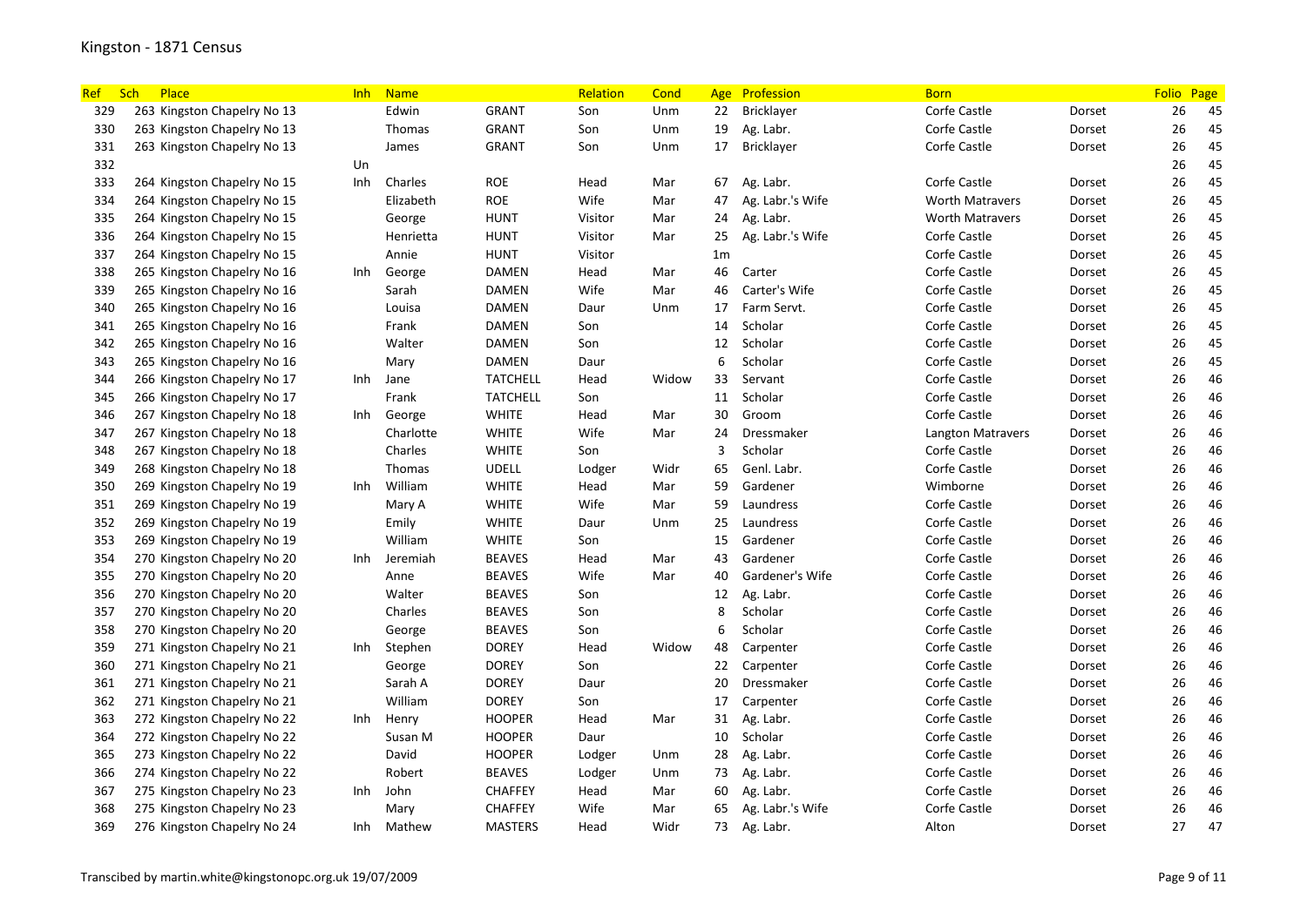| <b>Ref</b> | Sch<br>Place                | Inh  | <b>Name</b> |                   | Relation    | Cond | Age            | Profession                    | <b>Born</b>            |               | <b>Folio</b> | Page |
|------------|-----------------------------|------|-------------|-------------------|-------------|------|----------------|-------------------------------|------------------------|---------------|--------------|------|
| 370        | 277 Kingston Chapelry No 24 |      | Robert      | <b>MASTERS</b>    | Lodger      | Mar  | 30             | Ag. Labr.                     | Corfe Castle           | Dorset        | 27           | 47   |
| 371        | 277 Kingston Chapelry No 24 |      | Susan       | <b>MASTERS</b>    | Wife        | Mar  | 31             |                               | Corfe Castle           | Dorset        | 27           | 47   |
| 372        | 277 Kingston Chapelry No 24 |      | George      | <b>MASTERS</b>    | Son         |      | $\overline{4}$ | Scholar                       | Corfe Castle           | Dorset        | 27           | 47   |
| 373        | 277 Kingston Chapelry No 24 |      | Ellen       | <b>MASTERS</b>    | Daur        |      | $\overline{2}$ |                               | Corfe Castle           | Dorset        | 27           | 47   |
| 374        | 278 Kingston Chapelry No 25 | Inh  | George      | HUNT              | Head        | Mar  | 44             | Ag. Labr.                     | Corfe Castle           | Dorset        | 27           | 47   |
| 375        | 278 Kingston Chapelry No 25 |      | Charlotte   | HUNT              | Wife        | Mar  | 44             | Ag. Labr.'s Wife              | Corfe Castle           | Dorset        | 27           | 47   |
| 376        | 278 Kingston Chapelry No 25 |      | Elizabeth A | <b>HUNT</b>       | Daur        | Unm  | 21             | Dressmaker                    | Corfe Castle           | Dorset        | 27           | 47   |
| 377        | 278 Kingston Chapelry No 25 |      | Charles     | <b>HUNT</b>       | Son         |      | 14             | Labr. Ag.                     | Church Knowle          | Dorset        | 27           | 47   |
| 378        | 278 Kingston Chapelry No 25 |      | Walter      | <b>HUNT</b>       | Son         |      | 7              | Scholar                       | Corfe Castle           | Dorset        | 27           | 47   |
| 379        | 278 Kingston Chapelry No 25 |      | Sarah J     | HUNT              | Daur        |      | 5              | Scholar                       | Corfe Castle           | Dorset        | 27           | 47   |
| 380        | 278 Kingston Chapelry No 25 |      | Charlotte R | <b>HUNT</b>       | Daur        |      | $\overline{3}$ | Scholar                       | Corfe Castle           | Dorset        | 27           | 47   |
| 381        | 278 Kingston Chapelry No 25 |      | William     | <b>CREED</b>      | Boarder     | Unm  | 18             | Ag. Labr.                     | Amesbury               | Wilts         | 27           | 47   |
| 382        | 279 Kingston Chapelry No 26 | Inh  | James       | <b>GOODCHILD</b>  | Head        | Mar  | 42             | Blacksmith                    | Corfe Castle           | Dorset        | 27           | 47   |
| 383        | 279 Kingston Chapelry No 26 |      | Ellen       | <b>GOODCHILD</b>  | Wife        | Mar  | 42             | <b>Blacksmith's Wife</b>      | Corfe Castle           | Dorset        | 27           | 47   |
| 384        | 279 Kingston Chapelry No 26 |      | James       | <b>GOODCHILD</b>  | Son         | Unm  | 20             | <b>Blacksmith</b>             | Corfe Castle           | Dorset        | 27           | 47   |
| 385        | 279 Kingston Chapelry No 26 |      | Stephen H   | <b>GOODCHILD</b>  | Son         | Unm  | 16             | Farm Labr.                    | Corfe Castle           | Dorset        | 27           | 47   |
| 386        | 279 Kingston Chapelry No 26 |      | Robert      | <b>GOODCHILD</b>  | Son         |      | 14             | <b>Blacksmith</b>             | Corfe Castle           | Dorset        | 27           | 47   |
| 387        | 279 Kingston Chapelry No 26 |      | Susanna E   | <b>GOODCHILD</b>  | Daur        | Unm  | 22             | Dressmaker                    | Corfe Castle           | Dorset        | 27           | 47   |
| 388        | 279 Kingston Chapelry No 26 |      | Ellen M     | <b>GOODCHILD</b>  | Daur        |      | 10             | Scholar                       | Corfe Castle           | Dorset        | 27           | 47   |
| 389        | 280 Kingston Chapelry No 27 | Inh  | Stephen     | <b>DOREY</b>      | Head        | Mar  | 24             | Gardener                      | Portsea                | Hants         | 27           | 47   |
| 390        | 280 Kingston Chapelry No 27 |      | Sarah       | <b>DOREY</b>      | Wife        | Mar  | 24             | Needlewoman                   | <b>Worth Matravers</b> | Dorset        | 27           | 47   |
| 391        | 280 Kingston Chapelry No 27 |      | Charlotte T | <b>DOREY</b>      | Daur        |      | $\mathbf{1}$   |                               | Corfe Castle           | Dorset        | 27           | 47   |
| 392        | 280 Kingston Chapelry No 27 |      | William F   | <b>DOREY</b>      | Son         |      | 7m             |                               | Corfe Castle           | Dorset        | 27           | 47   |
| 393        | 280 Kingston Chapelry No 27 |      | Stephen     | DOREY             | Grandfather |      | 81             | Carpenter                     | East Stoke             | Dorset        | 27           | 47   |
| 394        | 281 Kingston Chapelry       | Inh. | James       | <b>ROE</b>        | Head        | Mar  | 60             | Schoolmaster                  | Corfe Castle           | Dorset        | 27           | 48   |
| 395        | 281 Kingston Chapelry       |      | Sarah M     | <b>ROE</b>        | Wife        | Mar  | 63             | Schoolmaster's Wife           | Corfe Castle           | Dorset        | 27           | 48   |
| 396        | 281 Kingston Chapelry       |      | James       | <b>ROE</b>        | Son         | Mar  | 26             | Schoolmaster                  | Corfe Castle           | Dorset        | 27           | 48   |
| 397        | 282                         | Inh  | Sarah C     | KIMBER            | Head        | Unm  | 46             | formerly Dressmaker           | Corfe Castle           | Dorset        | 27           | 48   |
| 398        | 283                         | Inh  | George      | <b>BEAVES</b>     | Head        | Mar  | 51             | Carpenter & Joiner            | Corfe Castle           | Dorset        | 27           | 48   |
| 399        | 283                         |      | Mary        | <b>BEAVES</b>     | Wife        | Mar  | 39             | Carpenter's Wife              | Wimborne               | Dorset        | 27           | 48   |
| 400        | 283                         |      | George      | <b>BEAVES</b>     | Son         | Unm  | 18             | Apprentice                    | Corfe Castle           | Dorset        | 27           | 48   |
| 401        | 283                         |      | John J      | <b>BEAVES</b>     | Son         |      | 16             | Apprentice                    | Corfe Castle           | Dorset        | 27           | 48   |
| 402        | 283                         |      | William L   | <b>BEAVES</b>     | Son         |      | $\overline{4}$ | Scholar                       | Corfe Castle           | Dorset        | 27           | 48   |
| 403        | 284 Vicarage                | Inh  | Robert E    | <b>RICHARDS</b>   | Head        | Mar  | 39             | <b>Curate of Corfe Castle</b> |                        | Ireland       | 27           | 48   |
| 404        | 284 Vicarage                |      | Katherine M | <b>RICHARDS</b>   | Wife        | Mar  | 24             |                               | Eton                   | <b>Bucks</b>  | 27           | 48   |
| 405        | 284 Vicarage                |      | Harriet     | <b>STEPHENSON</b> | Visitor     | Unm  | 56             |                               | Clapham                | Surrey        | 27           | 48   |
| 406        | 284 Vicarage                |      | Charles G   | DOYCE             | Nephew      | Unm  | 18             | Scholar                       |                        | Ireland       | 27           | 48   |
| 407        | 284 Vicarage                |      | Edna        | <b>WHITE</b>      | Servt.      | Unm  | 22             | Cook                          | Corfe Castle           | Dorset        | 27           | 48   |
| 408        | 284 Vicarage                |      | Mildred     | <b>POPE</b>       | Servt.      | Unm  | 19             | House & Parlour Maid          | Iford                  | <b>Sussex</b> | 27           | 48   |
| 409        | 285 Encombe Lodge           | Inh. | James       | <b>GALPIN</b>     | Head        | Mar  | 51             | Lodgekeeper                   | Wimborne               | Dorset        | 27           | 48   |
| 410        | 285 Encombe Lodge           |      | Isabella    | <b>GALPIN</b>     | Wife        | Mar  | 50             | Lodgekeeper's Wife            | Hampreston             | Dorset        | 27           | 48   |